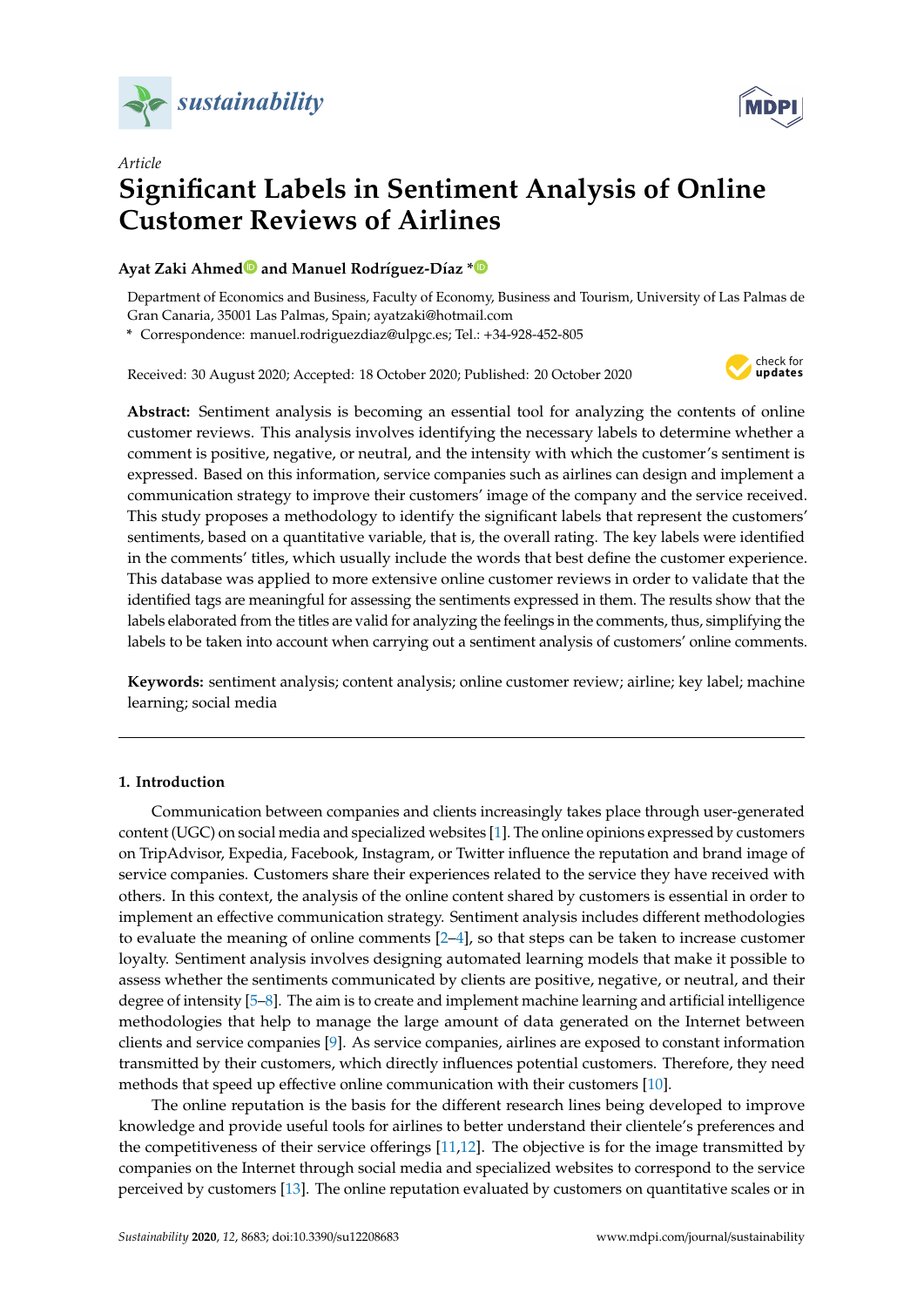written comments about their experiences must correspond with what customers actually perceive while receiving the service. Hence, service companies, such as hotels and airlines, give great importance to this spontaneous communication on the Internet, either to counteract a negative opinion or to thank customers and encourage them to contribute their assessments [\[14](#page-14-6)[–18\]](#page-14-7). From this perspective, online customer ratings are an agile and up-to-date method for measuring service companies' performance, once specific quantitative data are provided on the attributes of the service quality or the expression of sentiments and emotions that facilitate the evaluation of the degree of customer satisfaction [\[19](#page-14-8)[–26\]](#page-14-9).

Airlines have a specialized website where customers can evaluate the service received and the satisfaction achieved: TripAdvisor. It is currently the most important specialized website collecting quantitative and qualitative information. Quantitative information includes the rating, which is a general evaluation of the service quality perceived by customers [\[26,](#page-14-9)[27\]](#page-14-10). Service quality is a construct that focuses on internal and external processes that require a specific quantitative assessment of the attributes involved [\[11](#page-14-3)[,28\]](#page-14-11). In contrast, satisfaction is a concept that is closely linked to the emotions and sentiments experienced by the client while receiving the contracted service. Therefore, the degree of satisfaction is a more qualitative construct that must be extracted and interpreted from clients' comments [\[29\]](#page-14-12). The content analysis of online comments written by customers is designed to assess their sentiments in order to allow service companies to implement effective and personalized communication [\[3\]](#page-13-4).

This study aims to develop an effective intelligent model extracted from unstructured data to measure the overall ratings based on passengers' feelings and transform them into managerial insights. Our study proposes a methodology to detect the essential labels that determine customers' sentiments in online comments about an airline. The tags are obtained from the titles of the comments available on TripAdvisor, which are short phrases that summarize the customers' assessment. These tags are applied to the comments to define the customers' sentiments in terms of their direction (positive, negative, or neutral) and intensity. The purpose of this study is to provide valuable insights into various attributes that impact passenger satisfaction, based on online overall ratings from TripAdvisor. From a managerial point of view, the published ratings of a service or product's quality have high economic significance with an important strategic and long-term financial impact [\[30](#page-14-13)[–38\]](#page-15-0). Additionally, we display how airlines can use these unstructured data to obtain a better perception of their market positioning. The objective of this study is to determine the key labels related to the overall rating evaluations clients make in their online reviews. To achieve this objective, a literature review is carried out. Then, the methodology applied is presented, where the different stages of developing machine learning are described. The results obtained are presented in the following section, where multiple regression analysis is carried out, concluding with the main conclusions and limitations of the study.

## **2. Literature Review**

Establishing the sense of the feelings expressed in online comments is a more complicated task than defining the attributes customers relate to in their ratings [\[39\]](#page-15-1). It is relatively easy to determine whether customers are commenting on check-in or the airline's on-board personnel. However, it is much more subjective and complex to establish whether the rating is positive or negative and to what degree [\[40–](#page-15-2)[43\]](#page-15-3). Sentiment analysis applied to airlines is a tool to evaluate customers' written assessments of the service received in order to assign it to a particular sentimental class [\[5,](#page-13-3)[44](#page-15-4)[–48\]](#page-15-5). The methodologies for classifying feelings differ depending on the classes to which they are allocated [\[49\]](#page-15-6). Some choose a more straightforward classification that only distinguishes between positive and negative. Other methods introduce neutral feelings, insofar as they do not express an emotion marked by an excellent service rating or a negative rating. Finally, some methodologies extend the classification to as many as five classes, making it much more challenging to evaluate the clients' subjectively.

It is much easier to determine whether a label expresses a positive or negative feeling than to establish how positive or negative the feeling is. From this perspective, sentiment analysis also integrates the degree of intensity of the clients' assessments. Two approaches have been applied in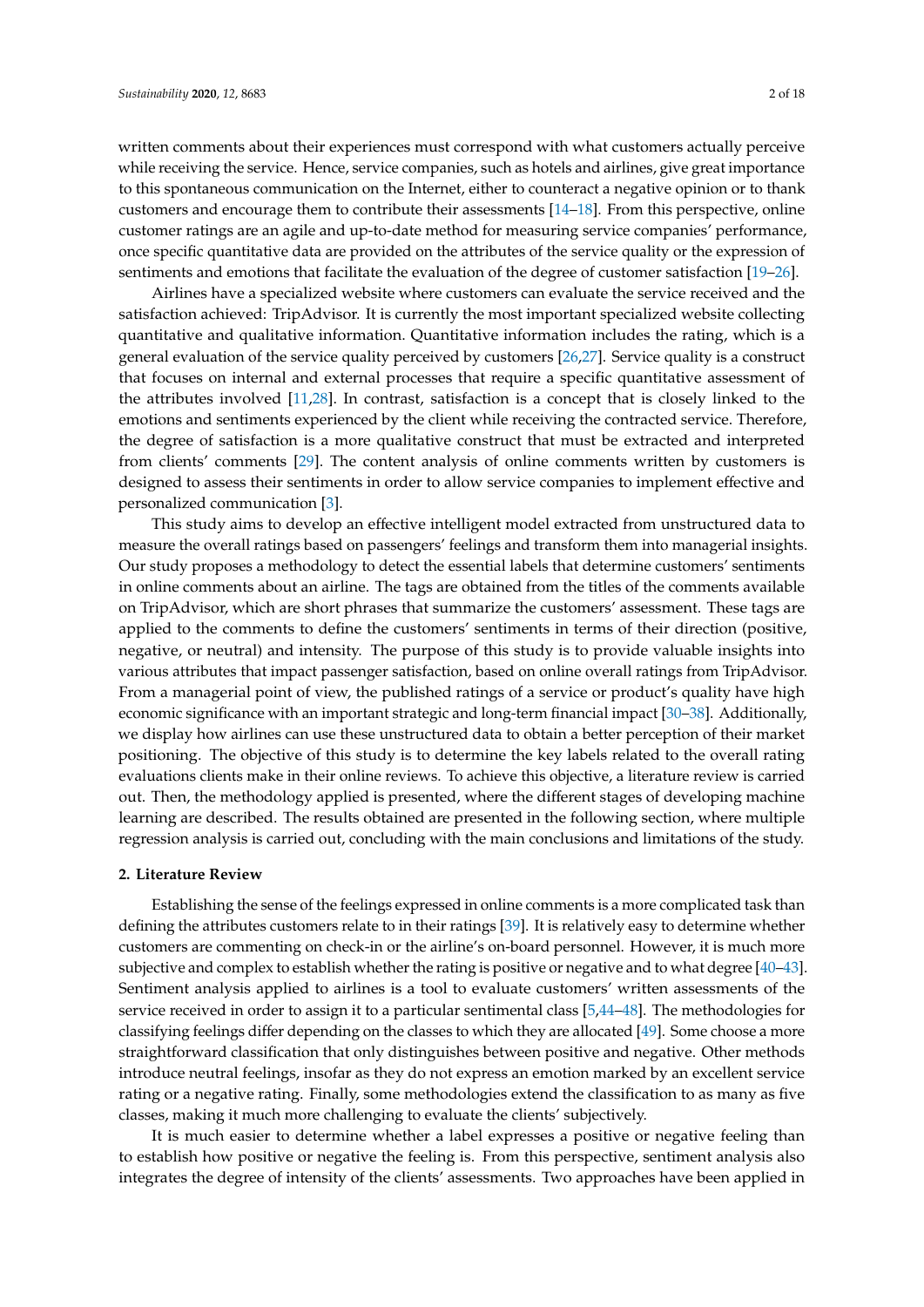the analysis of sentiment [\[50\]](#page-15-7). One approach focuses on identifying the labels that represent feelings, referred to as the word bag model. In this case, vectors of variables are created for each of the texts to be analyzed, and they are introduced into machine learning using various classification models, such as Naïve Bayes [\[51\]](#page-15-8), maximum entropy [\[52\]](#page-15-9), K-nearest neighbor [\[53\]](#page-15-10), decision tree [\[54\]](#page-15-11), and support vector machine [\[55\]](#page-16-0). The other method is the word embedding technique, which uses neural networks to learn, based on the similarity of the words used in the clients' comments [\[56,](#page-16-1)[57\]](#page-16-2).

In the airline industry, content analysis is used to determine customers' satisfaction through their online comments [\[58–](#page-16-3)[60\]](#page-16-4). Online customer ratings influence potential customers' purchasing decisions through social media [\[61–](#page-16-5)[65\]](#page-16-6). A line of research in airlines has focused on perceived service quality evaluated through quantitative variables, analyzing its impact on customer satisfaction and brand image [\[1](#page-13-0)[,66](#page-16-7)[–71\]](#page-16-8). Another aspect of online reputation is developed through written customer feedback. This information is used to assess the level of customer satisfaction, which is a concept related to a customer's experiences and emotions with an airline [\[72\]](#page-16-9). Therefore, companies have to make decisions about communication with their customers based on quantitative and qualitative information [\[73\]](#page-16-10). Table [1](#page-5-0) presents tourism studies that use the overall rating to conduct empirical research. The companies linked to tourism are accommodations, restaurants, travel agencies, tour operators, and airlines. These service companies have various specialized websites where customers can share their ratings and opinions, such as TripAdvisor, Booking, or Facebook. This work uses quantitative information, such as the general rating, to identify and evaluate customer feelings.

| Study                         | Variables                                                                                  | <b>Research Context</b>                                                          | <b>Key Findings</b>                                                                                                                                                                                                                                                                                                                                                                                                                          |
|-------------------------------|--------------------------------------------------------------------------------------------|----------------------------------------------------------------------------------|----------------------------------------------------------------------------------------------------------------------------------------------------------------------------------------------------------------------------------------------------------------------------------------------------------------------------------------------------------------------------------------------------------------------------------------------|
| Park et al.<br>$(2020)$ [71]  | Number of user<br>reviews; average<br>user ratings                                         | - TripAdviso<br>- 20 US airlines with 157,035<br>reviews and overall ratings     | - The quality of specific service<br>attributes, such as cleanliness,<br>food and beverages, and in-flight<br>entertainment, affects the<br>variations in positive ratings as a<br>satisfier.<br>Other airline service attributes,<br>such as customer service and<br>check-in and boarding, influence<br>deviations in negative ratings as<br>dissatisfaction.                                                                              |
| Tsai et al.<br>$(2020)$ [74]  | Online hotel<br>reviews; the<br>overall ratings                                            | TripAdvisor<br>$\overline{\phantom{a}}$<br>1009 US hotels with<br>23,430 reviews | - A novel approach is proposed to<br>generate high-quality summaries<br>of online hotel reviews.<br>Both review helpfulness and hotel<br>features were considered before<br>review summarization.<br>Online hotel reviews were<br>collected in an<br>experimental evaluation.                                                                                                                                                                |
| Sharma et al.<br>$(2020)$ [8] | Number of user<br>sentiment<br>reviews and the<br>overall rating of<br>the specific flight | TripAdvisor<br>20 US airlines with<br>157,036 reviews                            | - Prospect theory explains the<br>relationship between ratings and<br>review sentiment.<br>- Loss aversion and diminishing<br>sensitivity are confirmed.<br>Negative deviations in ratings lead<br>$\qquad \qquad \blacksquare$<br>to a higher impact on review<br>sentiment than positive deviations.<br>- Variations in ratings closer to<br>(away from) the reference point<br>result in higher (lower) marginal<br>impacts on sentiment. |

**Table 1.** Related research on overall ratings from online reviews in tourism.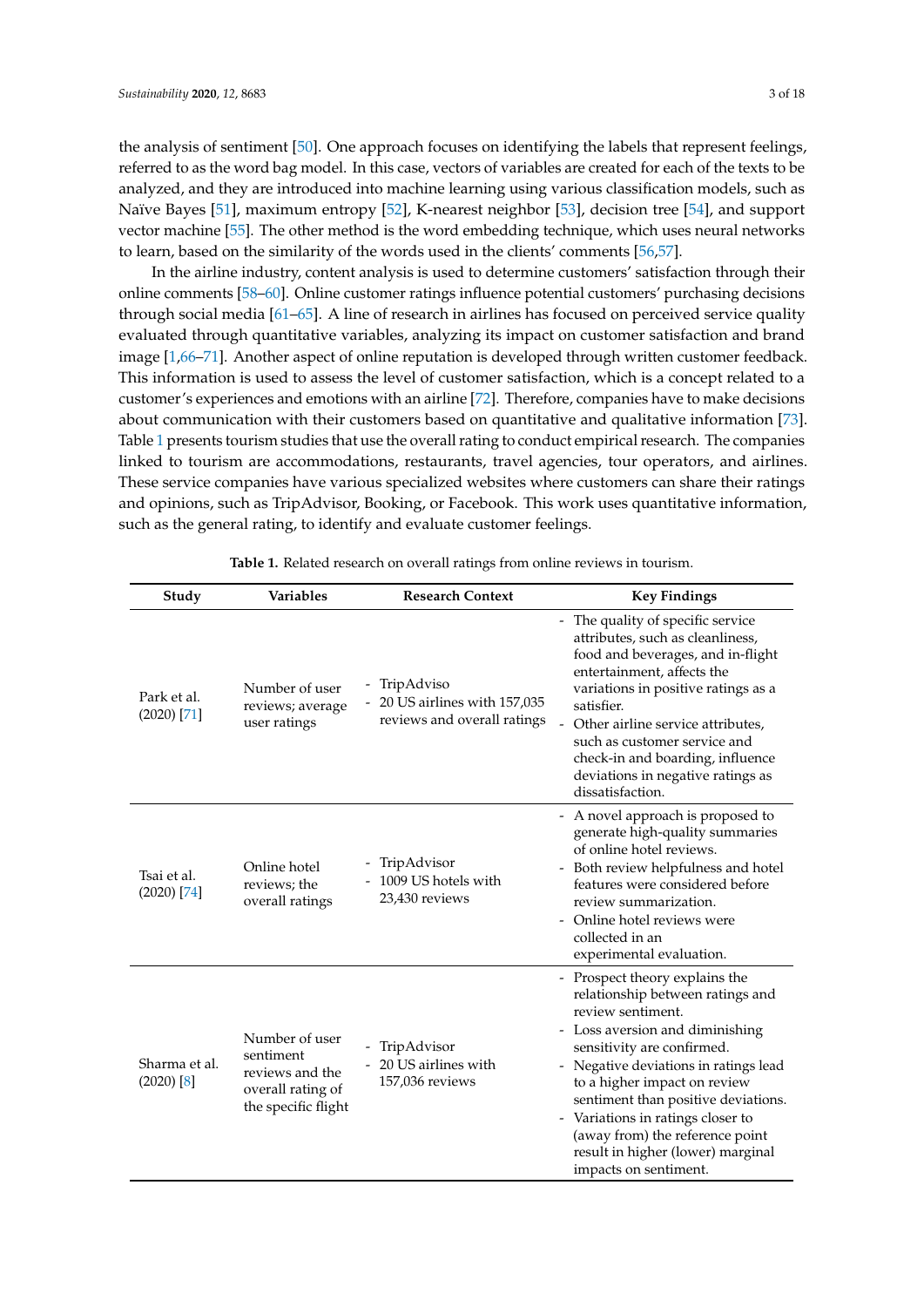| Study                             | <b>Variables</b>                                                                                         | <b>Research Context</b>                                                                                         | <b>Key Findings</b>                                                                                                                                                                                                                                                                                                                                                            |
|-----------------------------------|----------------------------------------------------------------------------------------------------------|-----------------------------------------------------------------------------------------------------------------|--------------------------------------------------------------------------------------------------------------------------------------------------------------------------------------------------------------------------------------------------------------------------------------------------------------------------------------------------------------------------------|
| Song et al.<br>$(2020)$ [75]      | Online sentiment<br>reviews and the<br>ratings of airlines                                               | - SKYTRAX<br>- 24,165 online reviews                                                                            | - Text mining technology is used to<br>automatically access the<br>information in text comments.<br>- Sentiment analysis based on a<br>sentiment dictionary is used to<br>classify user reviews.<br>- Co-occurrence analysis is used to<br>identify passengers' concerns<br>about different aspects of service<br>in the aviation industry.                                    |
| Korfiatis et al.<br>$(2019)$ [76] | Airline passenger<br>reviews and the<br>overall rating for<br>their total<br>experience                  | - TripAdvisor<br>- 557,208 online reviews                                                                       | - Online reviews offer a solution<br>through quality features extracted<br>from review text.<br>- Using structural topic modeling,<br>review is coupled with<br>numerical ratings.<br>- An experimental application to<br>airline passengers' reviews<br>is demonstrated.                                                                                                      |
| Zhao et al.<br>$(2019)$ [77]      | Online textual<br>reviews; the<br>overall customer<br>ratings                                            | - TripAdvisor<br>127,629 reviews                                                                                | - Customer satisfaction is predicted<br>by the linguistic characteristics<br>of reviews.<br>- Review diversity and polarity<br>have a positive effect on<br>customer ratings.<br>- Review subjectivity, readability,<br>and length have a negative effect<br>on ratings.<br>- Customer review involvement has<br>a positive effect on<br>customer ratings.                     |
| Lee and Yu<br>$(2018)$ [78]       | User-generated<br>online content;<br>airport service<br>quality (ASQ)<br>ratings; Google<br>star ratings | - Google Maps reviews<br>42,137 reviews                                                                         | - The sentiment scores computed<br>from Google reviews are good<br>predictors of ASQ ratings.<br>- The 25 topics extracted from<br>Google reviews correspond well<br>with the service attributes used in<br>the ASQ survey.<br>The method can be used to<br>measure the service quality of<br>many airports, including those<br>that have never participated in<br>any survey. |
| Xiang et al.<br>$(2017)$ [79]     | Online reviews;<br>average hotel<br>ratings                                                              | - TripAdvisor<br>- Expedia<br>- Yelp                                                                            | - Findings show discrepancies in the<br>representation of hotel products<br>on these platforms.<br>- Information quality, measured by<br>linguistic and semantic features,<br>sentiment, rating, and usefulness,<br>varies considerably.                                                                                                                                       |
| Fang et al.<br>$(2016)$ $[80]$    | User online<br>reviews, text<br>readability, and<br>historical rating<br>distribution                    | - Online attraction reviews<br>from TripAdvisor<br>- Two-level empirical<br>analysis; Tobit regression<br>model | Both text readability and reviewer<br>characteristics affect the perceived<br>value of reviews.                                                                                                                                                                                                                                                                                |

**Table 1.** *Cont.*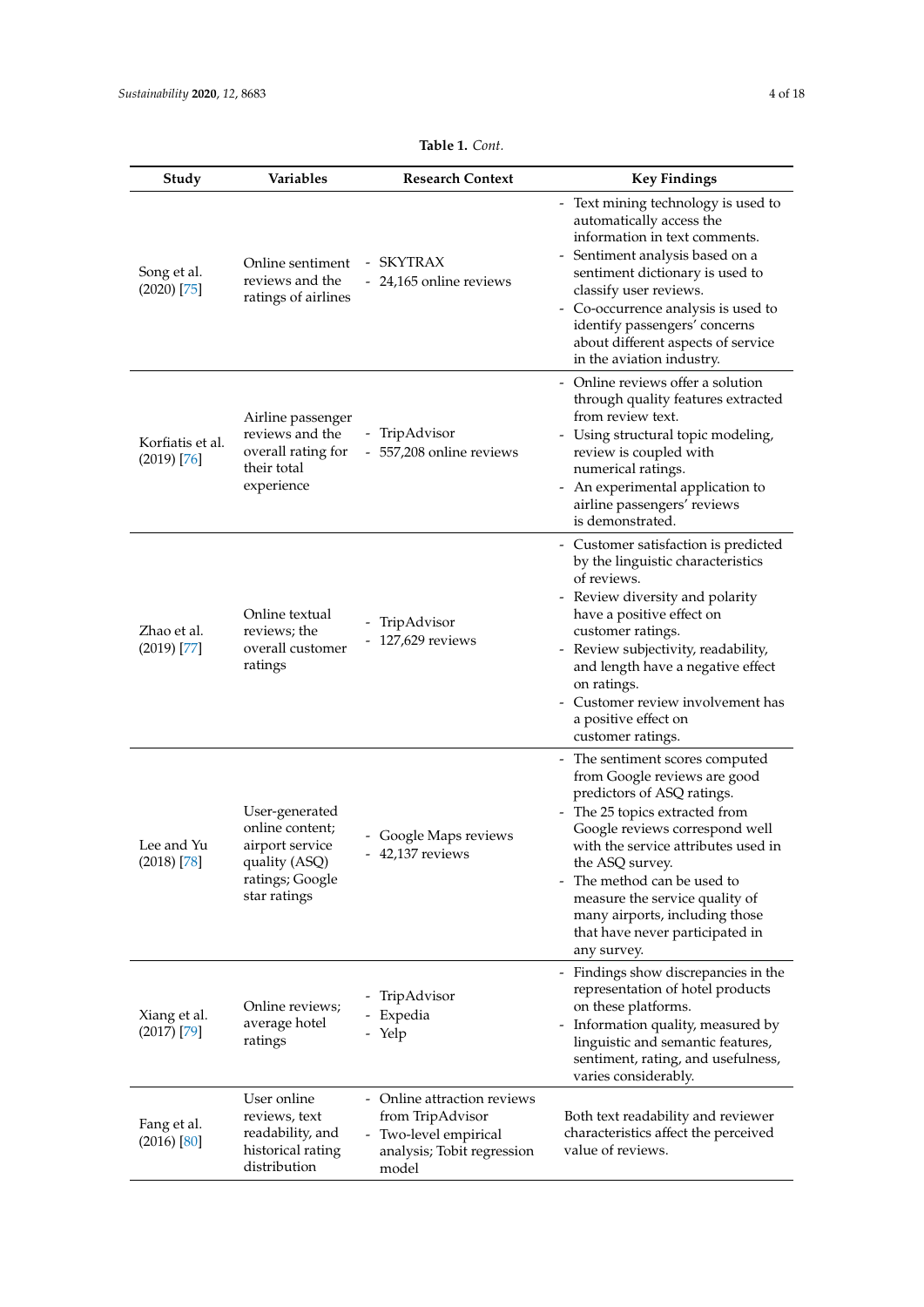| Study                                   | Variables                                                                                                                             | <b>Research Context</b>                                                                                                                                                             | <b>Key Findings</b>                                                                                                                                                                                                                                                                          |
|-----------------------------------------|---------------------------------------------------------------------------------------------------------------------------------------|-------------------------------------------------------------------------------------------------------------------------------------------------------------------------------------|----------------------------------------------------------------------------------------------------------------------------------------------------------------------------------------------------------------------------------------------------------------------------------------------|
| Amblee (2015)<br>[81]                   | The density of<br>negative reviews                                                                                                    | - SquareMouth.com<br>- Pooled ordinary least<br>squares (OLS) regression<br>Over 21,000 reviews of<br>$\overline{a}$<br>travel insurances                                           | When the density of negative<br>reviews is high, sales are lower and<br>vice versa.                                                                                                                                                                                                          |
| Park and<br>Nicolau<br>$(2015)$ [82]    | Online reviews<br>(star ratings) on<br>usefulness and<br>enjoyment                                                                    | - Yelp.com<br>- Data collected from<br>restaurant reviews from<br>New York and London<br>- 35 restaurants in London<br>with 2500 reviews and 10<br>in New York with 2590<br>reviews | - The valence of online reviews has<br>a U-shaped effect on usefulness<br>and enjoyment.<br>- Negative ratings of reviews are<br>more useful than positive reviews.<br>- Positive ratings are associated<br>with higher enjoyment than<br>negative reviews.                                  |
| Zhu and<br>Zhang (2010)<br>[83]         | Coefficient of<br>variation in<br>ratings; the total<br>number of<br>reviews posted.                                                  | - Gamespot.com<br>- VideoGames.com<br>- Psychological choice model                                                                                                                  | Online reviews are more influential<br>for less popular games and games<br>whose players have more Internet<br>talent.                                                                                                                                                                       |
| Mudambi<br>and Scuff<br>$(2010)$ [84]   | Star rating of the<br>reviewer; the<br>total number of<br>votes about each<br>review's<br>helpfulness;<br>word count of the<br>review | Amazon.com<br>6 products with 1587<br>reviews                                                                                                                                       | Review depth is correlated with<br>helpfulness, but review extremity is<br>less helpful for experience goods.                                                                                                                                                                                |
| Li and Hitt<br>$(2008)$ [85]            | Average rating of<br>all reviews                                                                                                      | - Amazon.com<br>2651 books with 136,802<br>reviews.                                                                                                                                 | Word of mouth (WOM) is not an<br>unbiased indicator of quality and<br>will affect sales.                                                                                                                                                                                                     |
| Duan et al.<br>$(2008)$ [86]            | Number of user<br>postings; user<br>review ratings                                                                                    | - Movie box office: Yahoo<br><b>Movies</b><br>71 movies with 95,867 total<br>user posts                                                                                             | - The rating of online user reviews<br>has no significant impact on<br>movies' box office revenues.<br>Box office sales are significantly<br>influenced by the volume of online<br>postings, suggesting the<br>importance of the awareness effect.                                           |
| Li et al. (2013)<br>$[16]$              | Text mining and<br>content analysis                                                                                                   | TripAdvisor<br>- 774 star-rated hotels with<br>42,668 online traveler<br>reviews                                                                                                    | Transportation convenience, food,<br>beverage management, convenience<br>to tourist destinations, and value for<br>money are identified as excellent<br>factors that customers booking both<br>luxury and budget hotels consider.<br>The actual performance is very<br>satisfactory to them. |
| Gu et al.<br>$(2012)$ [87]              | User-generated<br>content (UGC);<br>product ratings;<br>product reviews                                                               | - Amazon, DPReview, and<br>Epinions<br>- Logistic regression<br>148 digital cameras with<br>$\qquad \qquad \blacksquare$<br>31,522 reviews                                          | Online WOM on external review<br>websites is a more significant<br>indicator of sales for high<br>involvement products.                                                                                                                                                                      |
| Moe and<br><b>Trusov</b> (2011)<br>[88] | Average of all<br>ratings                                                                                                             | - Bath, fragrance, and beauty<br>products<br>- 500 products with 3801<br>ratings                                                                                                    | Online WOM affects sales and is<br>subject to social dynamics in that<br>ratings will affect future rating<br>behavior.                                                                                                                                                                      |

# **Table 1.** *Cont.*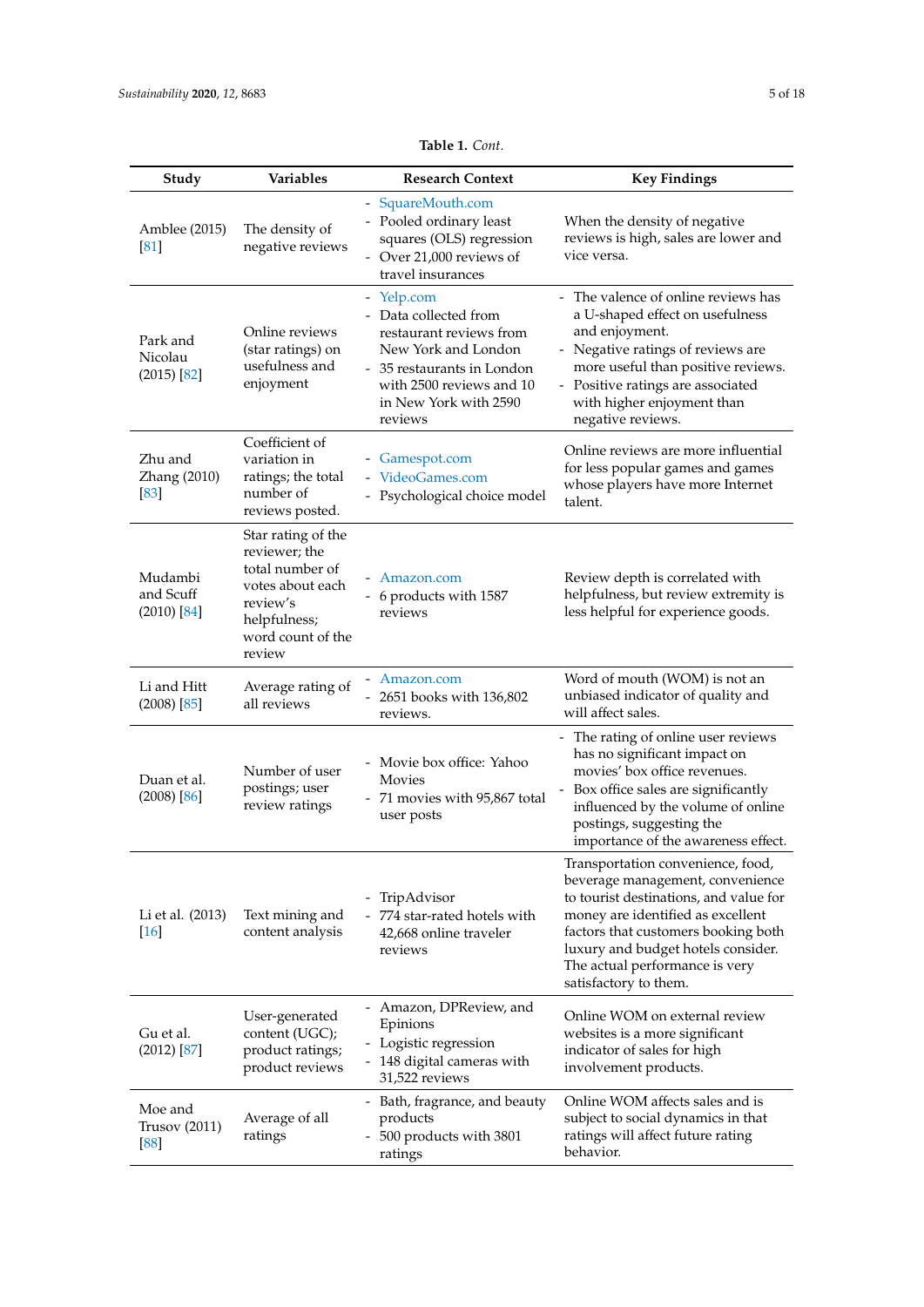<span id="page-5-0"></span>

| Study                                 | Variables                                                                            | <b>Research Context</b>                                                                                                                                                                         | <b>Key Findings</b>                                                                                                                                                                                                                                                                                                                                                                                                                              |
|---------------------------------------|--------------------------------------------------------------------------------------|-------------------------------------------------------------------------------------------------------------------------------------------------------------------------------------------------|--------------------------------------------------------------------------------------------------------------------------------------------------------------------------------------------------------------------------------------------------------------------------------------------------------------------------------------------------------------------------------------------------------------------------------------------------|
| Dellarocas et<br>al. (2010) [89]      | Number of<br>movies; UGC; the<br>number of user<br>ratings                           | - Film data from Yahoo!<br><b>Movies</b><br>2002 data set contains 104<br>movies with 63,889 reviews<br>2007-8 data set contains 143<br>movies with 95,443<br>reviews.                          | Products that are less available and<br>less successful in the market are less<br>likely to receive online reviews.                                                                                                                                                                                                                                                                                                                              |
| Chintag et al.<br>$(2010)$ [90]       | Valence, volume,<br>and precision of<br>online reviews.                              | - Film data from Yahoo!<br>Movies<br>- Logistic regression<br>generalized method of<br>moments procedure<br>- One hundred forty-eight<br>movies, 253 markets with a<br>total of 70,273 reviews. | Online user reviews are correlated<br>with film box office performance.                                                                                                                                                                                                                                                                                                                                                                          |
| Ahmad et al.<br>$(2020)$ [91]         | Average of user<br>reviews; an<br>average of user<br>ratings; sentiment<br>analysis. | YouTube trailer reviews                                                                                                                                                                         | - People's movie purchase intention<br>can be extracted from YouTube<br>trailer reviews.<br>- Purchase intention is positively<br>correlated with box office revenue<br>and can improve the prediction<br>accuracy of box office revenue<br>prediction.<br>Multiple linear regression<br>$\qquad \qquad \blacksquare$<br>performed better than support<br>vector machines, neural networks,<br>and random forest in movie<br>revenue prediction. |
| Forman et al.<br>$(2008)$ [92]        | Star ratings;<br>average reviews<br>per book                                         | - Amazon.com<br>786 books with 175,714<br>reviews                                                                                                                                               | Review identity may be used as a<br>measurable proxy for both future<br>sales and future geographic sales.                                                                                                                                                                                                                                                                                                                                       |
| Godes and<br>Mayzlin<br>$(2004)$ [93] | The average<br>number of posts<br>and ratings                                        | - TV shows from USENET<br>newsgroups.<br>Multiple regression<br>-<br>- One hundred sixty-nine<br>groups and 2398 posts<br>were evaluated.                                                       | The dispersion of online<br>conversations can be used to<br>measure ratings.                                                                                                                                                                                                                                                                                                                                                                     |
| Chen et al.<br>$(2004)$ [94]          | The average<br>number of<br>reviews,<br>recommendations,<br>and sales rank           | Book data from<br>Amazon.com<br>Multiple regression<br>-<br>Six hundred ten<br>observations with 58,566<br>total reviews.                                                                       | Consumer ratings are not found to<br>be related to sales, but<br>recommendations are highly<br>significant.                                                                                                                                                                                                                                                                                                                                      |

## **Table 1.** *Cont.*

## **3. Research Methodology**

Sentiment analysis is usually performed through machine learning. In this case, a machine learning methodology based on multiple regression analysis is proposed, based on quantitative information offered by TripAdvisor, such as the rating, which makes it possible to measure the relationship with the identified labels. Therefore, the proposed methodology uses a quantitative variable, the general rating, and multiple qualitative variables, which are the customers' labels to communicate their sentiments. To carry out this analysis, it is necessary to convert the qualitative variables of the labels into dichotomous variables (0, 1), in order to convert each comment into a vector. With these data,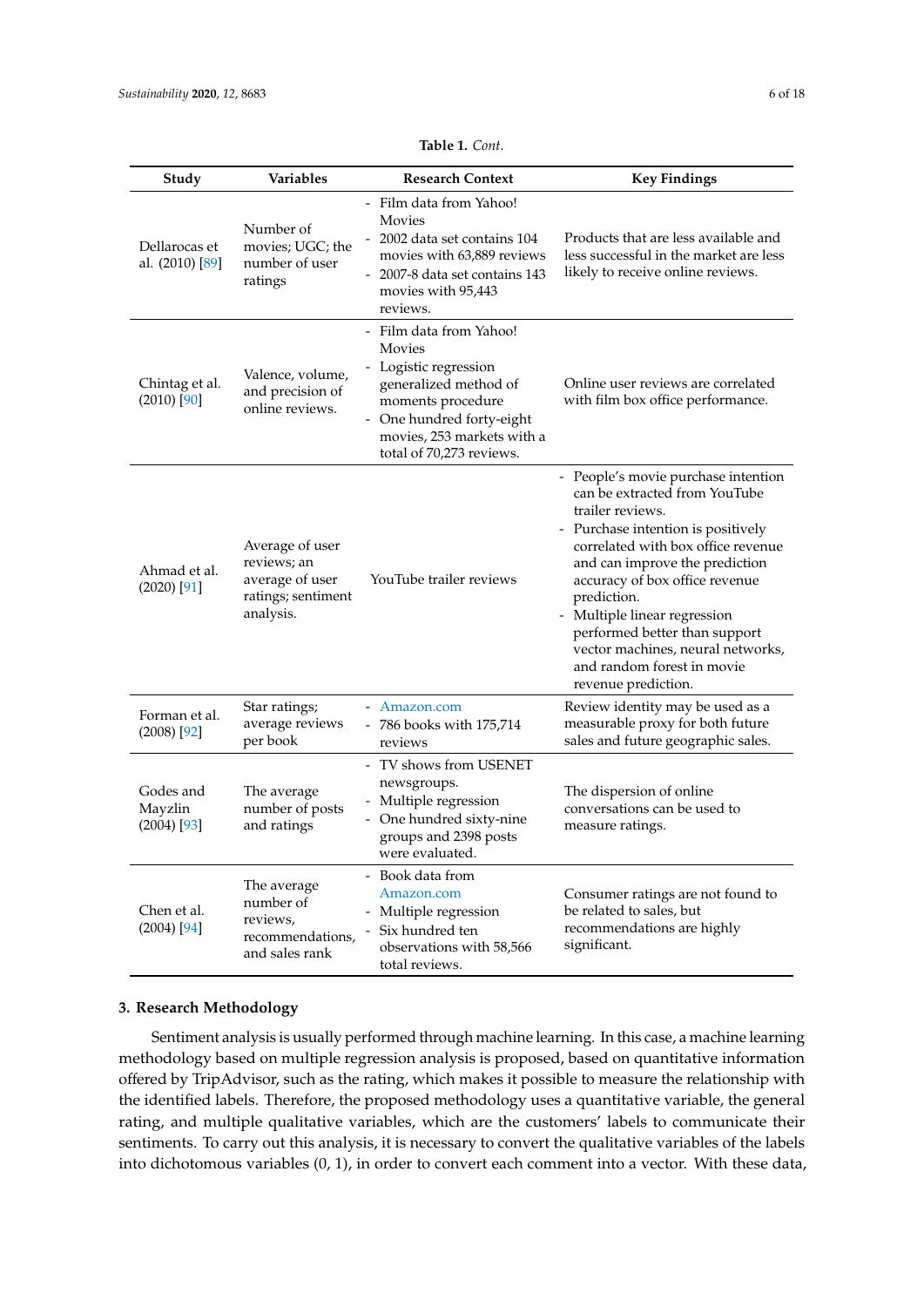a multiple regression analysis is carried out where the dependent variable is the general rating, and the independent variables are the identified labels.

To achieve this goal, it is necessary to follow a sequence of steps (see Figure 1). The first step is To achieve this goal, it is necessary to follow a sequence of steps (see Figure [1](#page-6-0)). The first step is to create an initial database of labels with all the words found in the titles of the customers' online to create an initial database of labels with all the words found in the titles of the customers' online comments. In the second step, the tags are debugged by eliminating those that do not offer direct comments. In the second step, the tags are debugged by eliminating those that do not offer direct information about the feelings expressed, such as the articles "the" or "a" or commonly used verbs information about the feelings expressed, such as the articles "the" or "a" or commonly used verbs such as "to be" or "to have". In the third step, the possibility of simplifying this database by reducing such as "to be" or "to have". In the third step, the possibility of simplifying this database by reducing the number of labels that share the same root through lemmatization is evaluated. Thus, plurals are the number of labels that share the same root through lemmatization is evaluated. Thus, plurals are eliminated as well as verb tenses in regular verbs. eliminated as well as verb tenses in regular verbs.

<span id="page-6-0"></span>

**Figure 1.** Machine learning mythology of sentiment analysis based on online ratings measured with **Figure 1.** Machine learning mythology of sentiment analysis based on online ratings measured with quantitative variables. quantitative variables.

The next step is to create a numerical database with the rating variable and the dichotomous The next step is to create a numerical database with the rating variable and the dichotomous variables  $(v, t)$  of all the defined labels in comments or the so-or online customer reviews. This transformation leads to the next step, which is the regression analysis. Then, the model's robustness is evaluated, leads to the next step, which is the regression analysis. Then, the model's robustness is evaluated, and the essential labels are extracted depending on whether they have a significant relationship which the rating. Finally, a database of the significant labels is generated, where the sign and intensity of and statistical relationship with the general rating variable are determined. Thus, a specific relation of the airline's customers is generated with the tags that they usually use and that predict a positive of the tags that they usually use and that predict a positive (0, 1) of all the defined labels in comments or titles of online customer reviews. This transformation and the essential labels are extracted depending on whether they have a significant relationship with their statistical relationship with the general rating variable are determined. Thus, a specific lexicon or negative evaluation of their sentiments about the service received. This proposed process can be updated continuously as the airline receives a relevant number of new comments.

In this research, these steps were followed, starting with obtaining 5278 online opinions about TripAdvisor's Iberia airline, which were all available on the web in Spanish. The information collected was the overall rating, a variable with five alternatives ranging from 1 for low service to 5 for excellent service. The online comments were made in Spanish. However, the proposed data processing methodology can easily be applied to other languages such as English or French. Another piece of data obtained was the title of the comment, where the customers specify their feelings in a short sentence. Finally, the comment, where customers relate their experiences and emotions about the airline's service in greater detail, was also entered into the database.

The next step was to build up a database of all the words used in all the online comment titles. For this purpose, a program was developed that created a database with each of the words used in the titles. In this study, the titles were used to obtain the labels because they are short and customers have to briefly express their sentiments about the service received from the airline. If the labels were created from the comments, their number would increase considerably, making the task of carrying out statistical analyses more difficult. In this context, if this study demonstrates that title tags can be used to perform sentiment analysis of comments, it will represent a step forward in the research in this field by significantly simplifying the number of tags to be evaluated. The words in the titles were refined to eliminate terms that do not influence the customers' sentiment, such as articles, certain verbs, or pronouns. This work created the basic tags that were used in the research. Once the initial database was cleaned up, 2567 labels were obtained. To reduce this number, the labels were lemmatized. Several programs perform this function in English, but because all the texts are in Spanish, we decided to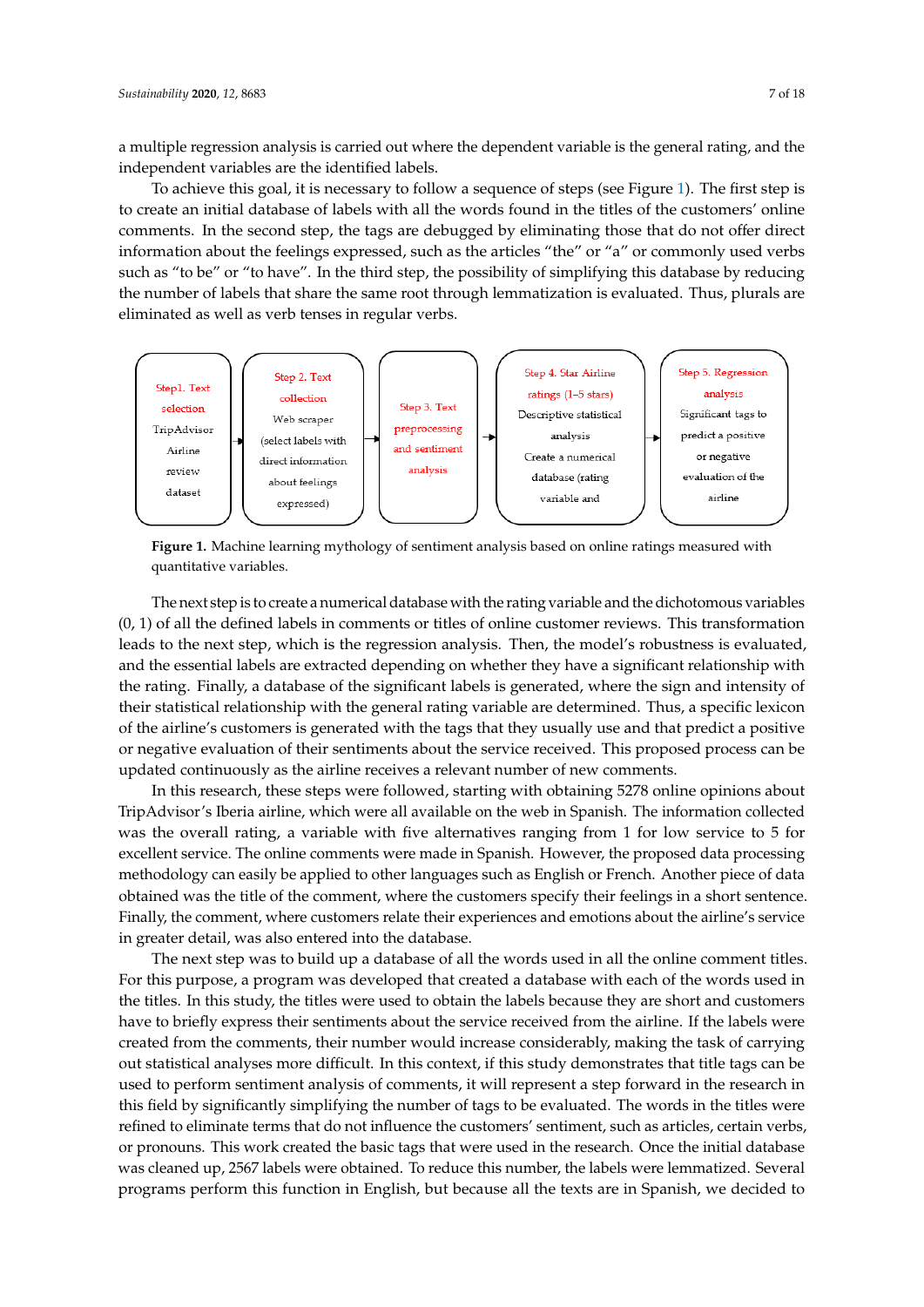develop specific software to perform this function. For this purpose, a minimum of six letters was specified, so that the labels could be detected by their roots because the labels could share very short strings with different meanings. Thus, if a tag had less than six letters, the complete tag was searched for, whereas if it had six or more letters, its root was searched for. This process reduced the pool to 1523 labels that were later used in the regression analysis.

The next step was to build the numerical database to be used for multiple regression analysis. The first variable was the overall rating, which, as indicated above, is quantitative and has values from 1 to 5, depending on the degree of customer satisfaction with the service received. The next variables are the 1523 dichotomous labels, so that 0 means that the label is not in the customer's comment, and 1 means that it is used by the customer to express the rating. To prepare this database, it was necessary to develop a software whose output was in Excel format. These data were processed through the statistical program SPSS in order to carry out the multiple regression. The dependent variable is the general rating, whereas the independent variables are the defined labels. The result offered by this program is the adjusted R square, which measures the degree of robustness of the model and the coefficients and levels of significance. With these outputs, the labels that are significantly related to the general rating are determined and can be considered key labels to measure customers' feelings. Likewise, the sign and intensity of the sentiments are established in the coefficients, which can be positive or negative, with a value that determines the degree of relationship with the general rating. If in the study, the model obtains a high adjusted R square, it will demonstrate that the labels extracted from the titles of the comments can be used to establish the sentiments reflected in the online comments.

#### **4. Analysis of Results**

### *4.1. Regression Analysis*

Quantitative and qualitative data from online customer feedback organized into vectors were entered into a multiple regression analysis. The dependent variable is the overall rating, whereas the independent variables are the defined labels. Table [2](#page-7-0) compares the results obtained in the regression with all the tags and the regression with the tags' roots. Table [2](#page-7-0) shows how the number of labels is reduced to reach the significant labels for measuring sentiment based on the overall rating. When the regression model was performed with all the labels after debugging, the adjusted R square was 0.614, which is high for this type of study. When the labels were lemmatized, the adjusted R square was reduced to 0.579, which is still high. Therefore, to simplify the study of the key labels, performing the regression with the tags' roots was justified. Thus, the final result of this regression was 295 significant labels that best define the customers' sentiments because they were significantly related to 5% and 10% of the overall rating.

**Table 2.** Regression analysis and number of tags.

<span id="page-7-0"></span>

| Model          | <b>Adjusted R Squared</b> | Number of Tags |
|----------------|---------------------------|----------------|
| All labels     | 0.614                     | 2567           |
| Root of labels | 0.579                     | 1523 (295)     |

The multiple regression analysis results are presented in Table [3,](#page-10-0) where only the significant labels at 5% and 10% are displayed. Two hundred ninety-five tags exhibit a significant relationship with the overall rating, allowing us to assess customers' sentiments about the quality of service received from the airline. The sign of the coefficient determines the degree of a direct or inverse relationship. The value of the coefficient indicates the intensity with which each label is related to the rating. The model constant, which reaches a significant value ( $p < 0.05$ ) of 3.679, is particularly noteworthy. This means that the coefficients of the labels found in the comments will be added or subtracted to predict the overall rating from this constant.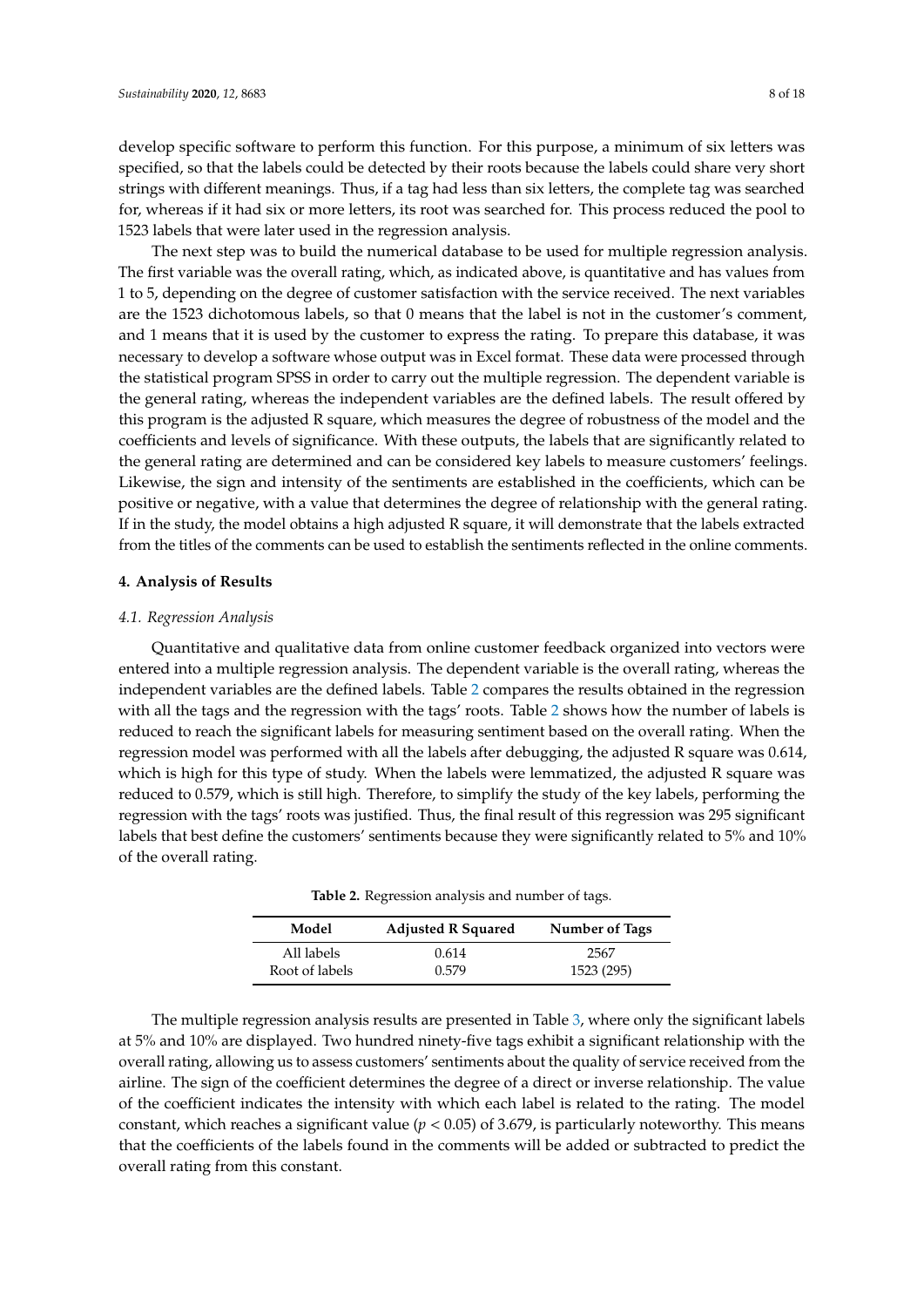| Variables     | B     | t      | Sig.        | Variables      | B        | t        | Sig.        |
|---------------|-------|--------|-------------|----------------|----------|----------|-------------|
| (constant)    | 3.679 | 89.443 | $0.000$ *** | call           | $-0.218$ | $-2.527$ | $0.012 *$   |
| coordination  | 2.245 | 2.033  | $0.042*$    | result         | $-0.219$ | $-2.489$ | $0.013*$    |
| clause        | 1.824 | 1.851  | 0.064       | media          | $-0.221$ | $-2.467$ | $0.014*$    |
| doubt         | 1.489 | 2.749  | $0.006**$   | please         | $-0.235$ | $-1.803$ | 0.072       |
| complex       | 1.233 | 1.877  | 0.061       | nor            | $-0.235$ | $-2.189$ | $0.029*$    |
| dedicated     | 1.227 | 1.713  | 0.087       | after          | $-0.240$ | $-1.821$ | 0.069       |
| honey         | 1.189 | 1.614  | 0.107       | following      | $-0.242$ | $-3.411$ | $0.001**$   |
| signpost      | 1.164 | 1.828  | 0.068       | cost           | $-0.243$ | $-1.892$ | 0.059       |
| restrict      | 1.158 | 2.346  | $0.019*$    | vacations      | $-0.243$ | $-1.927$ | 0.054       |
| battle        | 1.078 | 1.601  | 0.109       | nobody         | $-0.244$ | $-2.365$ | $0.018*$    |
| beautiful     | 1.067 | 2.859  | $0.004$ **  | not            | $-0.244$ | $-7.964$ | $0.000$ *** |
| notorious     | 1.031 | 1.880  | 0.060       | port           | $-0.250$ | $-2.123$ | $0.034*$    |
| supplement    | 0.998 | 3.251  | $0.001**$   | basic          | $-0.258$ | $-1.608$ | 0.108       |
| unbeatable    | 0.990 | 4.365  | $0.000$ *** | disappointment | $-0.263$ | $-1.611$ | 0.107       |
| useless       | 0.967 | 2.322  | $0.020*$    | possible       | $-0.268$ | $-2.429$ | $0.015*$    |
| candy         | 0.896 | 1.635  | 0.102       | unfortunate    | $-0.274$ | $-2.408$ | $0.016*$    |
| achievement   | 0.887 | 1.914  | 0.056       | scarce         | $-0.281$ | $-2.486$ | $0.013*$    |
| trend         | 0.856 | 2.024  | $0.043*$    | tired          | $-0.283$ | $-1.649$ | 0.099       |
| located       | 0.855 | 1.643  | 0.100       | know           | $-0.289$ | $-1.992$ | $0.046*$    |
| distribution  | 0.851 | 2.166  | $0.030*$    | various        | $-0.299$ | $-2.136$ | $0.033*$    |
| examine       | 0.840 | 3.109  | $0.002**$   | missing        | $-0.304$ | $-3.681$ | $0.000$ *** |
| affordable    | 0.832 | 1.722  | 0.085       | bad            | $-0.305$ | $-4.344$ | $0.000$ *** |
| instructions  | 0.807 | 1.685  | 0.092       | international  | $-0.307$ | $-1.897$ | 0.058       |
| mess          | 0.786 | 1.606  | 0.108       | number         | $-0.308$ | $-2.391$ | $0.017*$    |
| renewal       | 0.786 | 1.751  | 0.080       | forget         | $-0.312$ | $-1.739$ | 0.082       |
| presence      | 0.768 | 1.813  | 0.070       | uncomfortable  | $-0.314$ | $-5.073$ | $0.000$ *** |
| canned        | 0.731 | 1.643  | 0.100       | total          | $-0.316$ | $-2.262$ | $0.024*$    |
| charter       | 0.698 | 1.742  | 0.082       | money          | $-0.317$ | $-1.665$ | 0.096       |
| perfection    | 0.633 | 1.676  | 0.094       | recognizes     | $-0.322$ | $-1.891$ | 0.059       |
| spotlight     | 0.614 | 2.385  | $0.017*$    | evil           | $-0.332$ | $-1.674$ | 0.094       |
| setback       | 0.604 | 2.865  | $0.004$ **  | bus            | $-0.342$ | $-1.679$ | 0.093       |
| amazing       | 0.593 | 4.152  | $0.000$ *** | mister         | $-0.343$ | $-2.735$ | $0.006**$   |
| cabotage      | 0.563 | 1.758  | 0.079       | badly          | $-0.346$ | $-1.785$ | 0.074       |
| rich          | 0.558 | 1.747  | 0.081       | consume        | $-0.348$ | $-1.980$ | $0.048*$    |
| reach         | 0.555 | 2.351  | $0.019*$    | still          | $-0.348$ | $-2.429$ | $0.015*$    |
| wrong         | 0.554 | 2.070  | $0.038*$    | thrown         | $-0.351$ | $-1.741$ | 0.082       |
| directions    | 0.537 | 1.779  | 0.075       | few            | $-0.351$ | $-2.353$ | $0.019*$    |
| strategy      | 0.529 | 1.609  | 0.108       | old            | $-0.367$ | $-2.965$ | $0.003**$   |
| commander *** | 0.524 | 3.848  | $0.000$ *** | cancel         | $-0.368$ | $-2.723$ | $0.006**$   |
| great***      | 0.512 | 3.878  | $0.000$ *** | never          | $-0.370$ | $-2.448$ | $0.014*$    |
| remarkable*   | 0.506 | 1.909  | 0.056       | telephone      | $-0.378$ | $-3.183$ | $0.001**$   |
| regional      | 0.503 | 2.206  | $0.027*$    | user           | $-0.379$ | $-1.959$ | 0.050       |
| evident       | 0.501 | 1.792  | 0.073       | minors         | $-0.386$ | $-2.634$ | $0.008**$   |
| climate       | 0.500 | 1.683  | 0.092       | poor           | $-0.387$ | $-2.155$ | $0.031 *$   |
| air           | 0.488 | 2.364  | $0.018*$    | above          | $-0.398$ | $-3.101$ | $0.002**$   |
| awesome       | 0.475 | 2.736  | $0.006**$   | impossible     | $-0.400$ | $-3.304$ | $0.001**$   |
| wonder        | 0.453 | 2.982  | $0.003**$   | leave          | $-0.402$ | $-1.695$ | 0.090       |
| delight       | 0.445 | 1.905  | 0.057       | clothing       | $-0.402$ | $-2.065$ | $0.039*$    |
| electronic    | 0.442 | 2.074  | $0.038*$    | horror         | $-0.407$ | $-3.067$ | $0.002**$   |
| exact         | 0.440 | 2.681  | $0.007**$   | narrow         | $-0.407$ | $-2.583$ | $0.010*$    |
| excellent     | 0.431 | 10.137 | $0.000$ *** | separate       | $-0.407$ | $-1.770$ | 0.077       |
| exquisite     | 0.431 | 2.377  | $0.017*$    | window         | $-0.421$ | $-2.867$ | $0.004$ **  |
| like          | 0.411 | 3.341  | $0.001**$   | hands          | $-0.421$ | $-1.884$ | 0.060       |
| note          | 0.408 | 3.476  | $0.001**$   | accept         | $-0.430$ | $-1.970$ | $0.049*$    |
| cancellations | 0.406 | 1.769  | 0.077       | close          | $-0.442$ | $-2.759$ | $0.006**$   |
| additional    | 0.402 | 2.826  | $0.005**$   | worse          | $-0.443$ | $-6.033$ | $0.000$ *** |
| subsidiary    | 0.400 | 1.603  | 0.109       | hotel          | $-0.447$ | $-3.719$ | $0.000$ *** |

**Table 3.** Regression analysis with rating as an independent variable (R2 adjusted 0.579).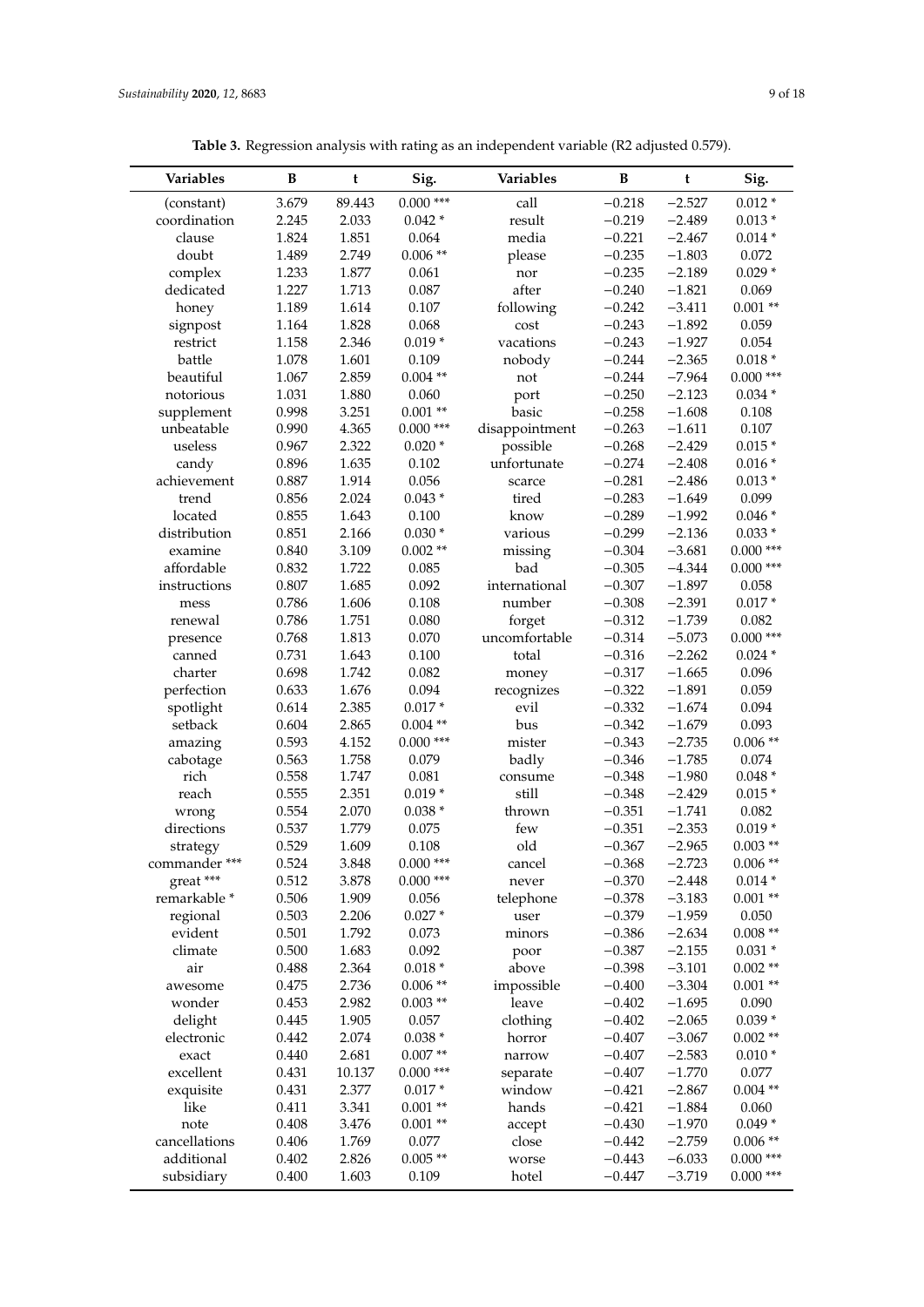| Table 3. Cont. |  |  |
|----------------|--|--|
|----------------|--|--|

| Variables    | B     | t     | Sig.        | Variables        | B        | t        | Sig.        |
|--------------|-------|-------|-------------|------------------|----------|----------|-------------|
| satisfied    | 0.399 | 2.005 | $0.045*$    | go away          | $-0.451$ | $-3.271$ | $0.001**$   |
| acceptable   | 0.391 | 1.688 | 0.092       | authenticates    | $-0.457$ | $-2.043$ | $0.041*$    |
| assistance   | 0.381 | 1.761 | 0.078       | intercontinental | $-0.466$ | $-2.225$ | $0.026*$    |
| house        | 0.379 | 3.316 | $0.001**$   | landing          | $-0.468$ | $-1.919$ | 0.055       |
| husband      | 0.377 | 1.860 | 0.063       | wrongly          | $-0.469$ | $-7.071$ | $0.000$ *** |
| chair        | 0.372 | 1.707 | 0.088       | routes           | $-0.469$ | $-1.872$ | 0.061       |
| pleasure     | 0.371 | 2.458 | $0.014*$    | error            | $-0.472$ | $-2.701$ | $0.007**$   |
| perfect      | 0.367 | 5.265 | $0.000$ *** | characterizes    | $-0.473$ | $-1.763$ | 0.078       |
| agile        | 0.360 | 1.800 | 0.072       | disaster         | $-0.476$ | $-4.272$ | $0.000$ *** |
| according to | 0.355 | 1.880 | 0.060       | dirty            | $-0.477$ | $-2.623$ | $0.009**$   |
| charm        | 0.354 | 2.619 | $0.009**$   | heat             | $-0.481$ | $-2.380$ | $0.017*$    |
| meet         | 0.341 | 1.968 | $0.049*$    | bridge           | $-0.491$ | $-2.114$ | $0.035*$    |
| friends      | 0.325 | 1.860 | 0.063       | exhausting       | $-0.513$ | $-1.967$ | $0.049*$    |
| preferably   | 0.322 | 1.999 | $0.046*$    | claims           | $-0.514$ | $-5.843$ | $0.000$ *** |
| organized    | 0.317 | 1.683 | 0.092       | zero             | $-0.519$ | $-2.158$ | $0.031 *$   |
| put          | 0.289 | 2.279 | $0.023*$    | chaotic          | $-0.519$ | $-2.126$ | $0.034*$    |
| heavy        | 0.288 | 2.041 | $0.041*$    | dreadful         | $-0.529$ | $-1.781$ | 0.075       |
| channels     | 0.284 | 2.513 | $0.012*$    | multiple         | $-0.536$ | $-2.316$ | $0.021 *$   |
| deserves     | 0.281 | 1.851 | 0.064       | misplaced        | $-0.547$ | $-2.629$ | $0.009**$   |
| corridor     | 0.256 | 2.128 | $0.033*$    | awful            | $-0.556$ | $-1.966$ | $0.049*$    |
| difference   | 0.254 | 2.890 | $0.004$ **  | deficient        | $-0.562$ | $-3.209$ | $0.001**$   |
| incidence    | 0.251 | 2.364 | $0.018*$    | learn            | $-0.574$ | $-1.959$ | 0.050       |
| inconvenient | 0.238 | 2.576 | $0.010*$    | cleaning         | $-0.575$ | $-2.231$ | $0.026*$    |
| could        | 0.235 | 2.070 | $0.038*$    | patience         | $-0.589$ | $-1.662$ | 0.097       |
| free         | 0.235 | 2.068 | $0.039*$    | grow             | $-0.600$ | $-1.920$ | 0.055       |
| world        | 0.231 | 2.349 | $0.019*$    | priority         | $-0.616$ | $-1.913$ | 0.056       |
| problem      | 0.230 | 4.715 | $0.000$ *** | snack            | $-0.621$ | $-2.887$ | $0.004$ **  |
| spouse       | 0.226 | 1.621 | 0.105       | pessimistic      | $-0.623$ | $-7.081$ | $0.000$ *** |
| fast         | 0.226 | 3.171 | $0.002**$   | nightmare        | $-0.631$ | $-1.893$ | 0.058       |
| truth        | 0.222 | 3.452 | $0.001**$   | neglect          | $-0.636$ | $-2.062$ | $0.039*$    |
| impeccable   | 0.217 | 1.735 | 0.083       | depart           | $-0.643$ | $-1.732$ | 0.083       |
| punctual     | 0.215 | 6.690 | $0.000$ *** | left             | $-0.647$ | $-2.608$ | $0.009**$   |
| comfortable  | 0.211 | 5.684 | $0.000$ *** | unpresentable    | $-0.671$ | $-2.005$ | $0.045*$    |
| planned      | 0.210 | 2.574 | $0.010*$    | rush             | $-0.674$ | $-2.582$ | $0.010*$    |
| cheap        | 0.209 | 1.865 | 0.062       | deplorable       | $-0.710$ | $-1.980$ | $0.048*$    |
| food         | 0.208 | 1.704 | 0.088       | refund           | $-0.719$ | $-3.028$ | $0.002**$   |
| luck         | 0.204 | 2.093 | $0.036*$    | excuses          | $-0.721$ | $-2.491$ | $0.013*$    |
| internal     | 0.200 | 1.931 | 0.054       | glass            | $-0.731$ | $-4.772$ | $0.000$ *** |
| breakfast    | 0.200 | 2.243 | $0.025*$    | places           | $-0.740$ | $-4.237$ | $0.000$ *** |
| offer        | 0.187 | 1.885 | 0.059       | swindle          | $-0.746$ | $-3.748$ | $0.000$ *** |
| recommend    | 0.187 | 2.503 | $0.012 *$   | lies             | $-0.751$ | $-3.024$ | $0.003**$   |
| went         | 0.183 | 1.772 | 0.076       | abuse            | $-0.756$ | $-1.863$ | 0.063       |
| find         | 0.169 | 1.693 | 0.090       | sardines         | $-0.758$ | $-1.910$ | 0.056       |
| comfort      | 0.167 | 1.918 | 0.055       | deteriorated     | $-0.786$ | $-1.876$ | 0.061       |
| quiet        | 0.161 | 2.305 | $0.021 *$   | robots           | $-0.798$ | $-2.159$ | $0.031 *$   |
| attentive    | 0.156 | 2.830 | $0.005**$   | checkin          | $-0.810$ | $-2.120$ | $0.034*$    |
| highlight    | 0.154 | 2.084 | $0.037*$    | garbage          | $-0.831$ | $-2.540$ | $0.011*$    |
| can          | 0.151 | 1.624 | 0.104       | decision         | $-0.832$ | $-2.580$ | $0.010*$    |
| little       | 0.149 | 2.193 | $0.028*$    | subject          | $-0.860$ | $-1.879$ | 0.060       |
| weigh        | 0.145 | 2.063 | $0.039*$    | exclusive        | $-0.861$ | $-2.231$ | $0.026*$    |
| also         | 0.144 | 2.505 | $0.012*$    | about            | $-0.868$ | $-2.312$ | $0.021 *$   |
| better       | 0.141 | 2.228 | $0.026*$    | painful          | $-0.890$ | $-3.779$ | $0.000$ *** |
| land         | 0.140 | 1.660 | 0.097       | minuscule        | $-0.914$ | $-2.125$ | $0.034*$    |
| remain       | 0.133 | 1.636 | 0.102       | remodeled        | $-0.916$ | $-1.892$ | 0.059       |
| nice         | 0.132 | 2.050 | $0.040*$    | fall             | $-0.937$ | $-1.827$ | 0.068       |
| always       | 0.128 | 2.917 | $0.004$ **  | support          | $-0.964$ | $-3.005$ | $0.003**$   |
| very         | 0.128 | 4.446 | $0.000$ *** | sensitivity      | $-0.965$ | $-1.703$ | 0.089       |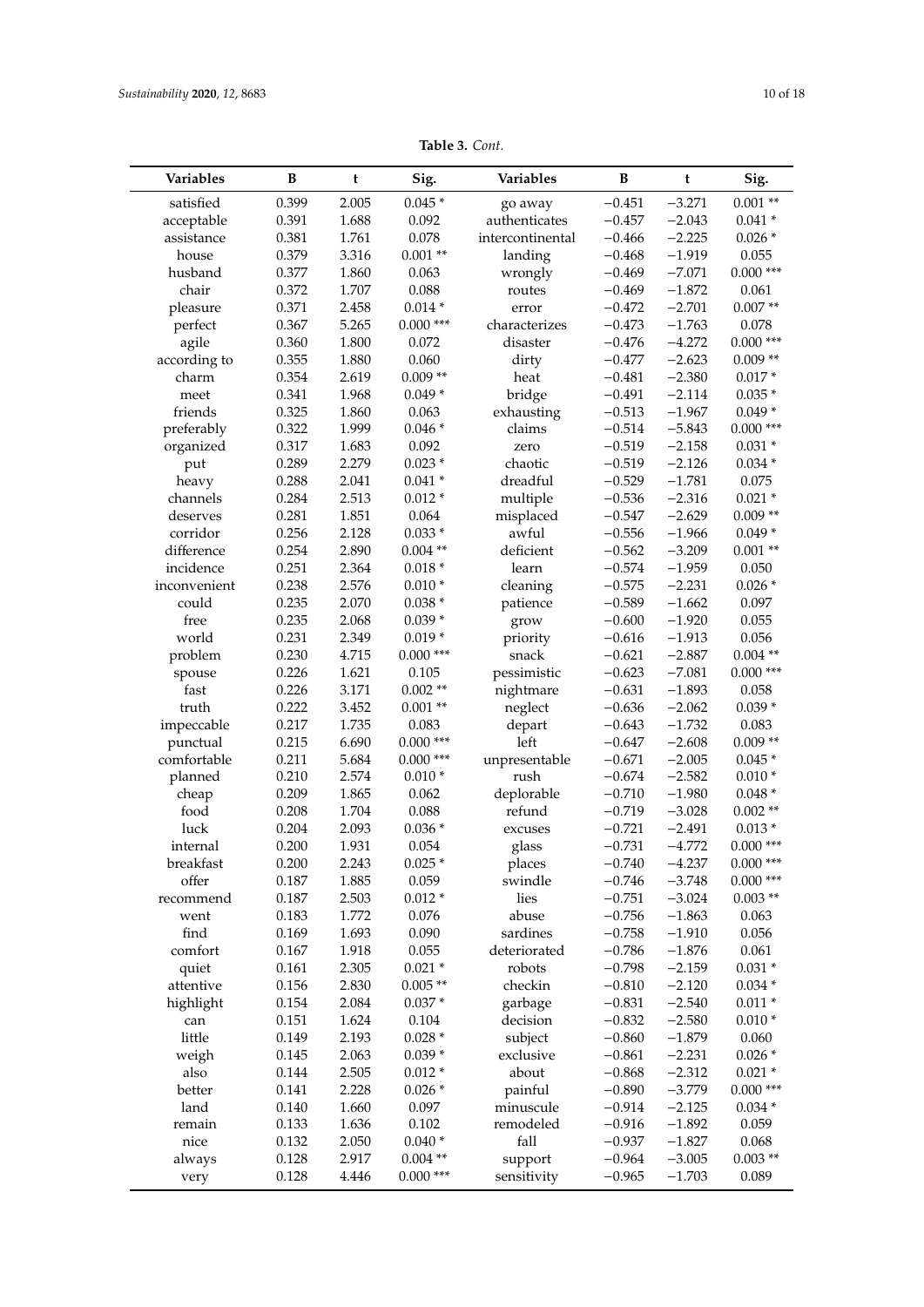<span id="page-10-0"></span>

| <b>Variables</b> | B        | t        | Sig.      | <b>Variables</b> | B        | t        | Sig.        |
|------------------|----------|----------|-----------|------------------|----------|----------|-------------|
| real             | 0.122    | 1.627    | 0.104     | rude             | $-0.966$ | $-3.639$ | $0.000$ *** |
| something        | 0.121    | 2.093    | $0.036*$  | list             | $-1.026$ | $-2.695$ | $0.007**$   |
| friendly         | 0.112    | 2.552    | $0.011*$  | perfume          | $-1.033$ | $-2.171$ | $0.030*$    |
| deal             | 0.112    | 2.262    | $0.024*$  | irresponsible    | $-1.038$ | $-2.682$ | $0.007**$   |
| entertainment    | 0.086    | 1.864    | 0.062     | remark           | $-1.056$ | $-2.025$ | $0.043*$    |
| without          | $-0.077$ | $-2.075$ | $0.038*$  | tablets          | $-1.058$ | $-1.737$ | 0.082       |
| normal           | $-0.085$ | $-1.603$ | 0.109     | commitments      | $-1.114$ | $-2.531$ | $0.011*$    |
| passenger        | $-0.086$ | $-1.682$ | 0.093     | weak             | $-1.127$ | $-1.954$ | 0.051       |
| hours            | $-0.096$ | $-2.349$ | $0.019*$  | die              | $-1.206$ | $-1.898$ | 0.058       |
| appear           | $-0.108$ | $-1.761$ | 0.078     | judge            | $-1.244$ | $-2.504$ | $0.012*$    |
| none             | $-0.109$ | $-1.909$ | 0.056     | veil             | $-1.270$ | $-2.356$ | $0.019*$    |
| when             | $-0.110$ | $-2.130$ | $0.033*$  | delete           | $-1.331$ | $-4.930$ | $0.000$ *** |
| more             | $-0.110$ | $-3.449$ | $0.001**$ | stingy           | $-1.352$ | $-2.093$ | $0.036*$    |
| delay            | $-0.116$ | $-2.198$ | $0.028*$  | strict           | $-1.361$ | $-1.604$ | 0.109       |
| between          | $-0.117$ | $-2.215$ | $0.027*$  | victims          | $-1.389$ | $-1.797$ | 0.072       |
| count            | $-0.119$ | $-1.880$ | 0.060     | pathetic         | $-1.419$ | $-3.099$ | $0.002**$   |
| because          | $-0.120$ | $-2.180$ | $0.029*$  | christmas        | $-1.472$ | $-3.581$ | $0.000$ *** |
| almost           | $-0.124$ | $-2.094$ | $0.036*$  | indignation      | $-1.513$ | $-1.971$ | $0.049*$    |
| case             | $-0.125$ | $-1.637$ | 0.102     | sugar            | $-1.518$ | $-2.108$ | $0.035*$    |
| customer         | $-0.129$ | $-1.647$ | 0.100     | deadly           | $-1.539$ | $-3.084$ | $0.002**$   |
| minute           | $-0.130$ | $-1.872$ | 0.061     | intolerable      | $-1.596$ | $-2.119$ | $0.034*$    |
| neither          | $-0.136$ | $-2.506$ | $0.012*$  | tending          | $-1.654$ | $-1.632$ | 0.103       |
| last             | $-0.150$ | $-2.391$ | $0.017*$  | pure             | $-1.681$ | $-1.669$ | 0.095       |
| nothing          | $-0.151$ | $-3.067$ | $0.002**$ | incompetence     | $-1.688$ | $-3.277$ | $0.001**$   |
| receive          | $-0.157$ | $-1.659$ | 0.097     | converted        | $-1.902$ | $-3.186$ | $0.001**$   |
| want             | $-0.174$ | $-1.999$ | $0.046*$  | load             | $-1.928$ | $-2.348$ | $0.019*$    |
| speak            | $-0.175$ | $-1.696$ | 0.090     | rare             | $-1.965$ | $-2.478$ | $0.013*$    |
| request          | $-0.191$ | $-1.692$ | 0.091     | modification     | $-1.992$ | $-2.221$ | $0.026*$    |
| lose             | $-0.192$ | $-2.588$ | $0.010*$  | roadkill         | $-2.124$ | $-3.442$ | $0.001**$   |
| solve            | $-0.194$ | $-2.055$ | $0.040*$  | anniversary      | $-2.195$ | $-2.200$ | $0.028*$    |
| minimum          | $-0.202$ | $-1.822$ | 0.068     | disparate        | $-2.521$ | $-1.873$ | 0.061       |
| conditions       | $-0.203$ | $-1.919$ | 0.055     | falling          | $-2.825$ | $-1.685$ | 0.092       |
| answer           | $-0.204$ | $-1.684$ | 0.092     | capital          | $-3.231$ | $-2.503$ | $0.012*$    |
| think            | $-0.217$ | $-1.624$ | 0.105     | molehill         | $-3.295$ | $-2.290$ | $0.022*$    |

**Table 3.** *Cont.*

Significance level: \* *p* < 0.05; \*\* *p* < 0.01, \*\*\* *p* < 0.001.

Among the labels with a positive coefficient, coordination stands out, with a coefficient of 2.245 (*p* < 0.05), as well as clause (1.824), unbeatable (0.990), perfection (0.633), or affordable (0.832), to give some examples. It should be taken into account that, in the comments, the number of words used is much higher than in the titles, and so some labels can be found that express neutral or negative sentiments with positive coefficients. This is because they appear very rarely in the comments, and there are other tags in the comments that have a different meaning. For example, the doubt label appears with a positive coefficient of 1.489 ( $p < 0.05$ ). By itself, it expresses a negative sentiment, but if it is inserted in the expression "do not doubt it", for example, its meaning changes to a positive sentiment of the client who has had this experience.

In contrast, some labels show negative sentiments, including roadkill with a coefficient of −2.124, indignation (−1.513), tablets (−1.058), irresponsible (−1.038), rude (−0.966), or minuscule (−0.914). There is also a label related to an attribute of the service, as in the case of check-in, which obtains a coefficient of −0.810, showing that it is an aspect of the airline that customers value negatively. Some tags express positive sentiments, but they appear with negative coefficients due to the context of the sentence in which they are found. Some examples are the labels exclusive (−0.861) and sensitivity (−0.965), which must be accompanied by negative words that change their meaning. A label that expresses a feeling is sardines (−0.758), which is usually used when passengers are overcrowded. Other terms that are used to communicate negative feelings are swindle (−0.746), badly (−0.346), uncomfortable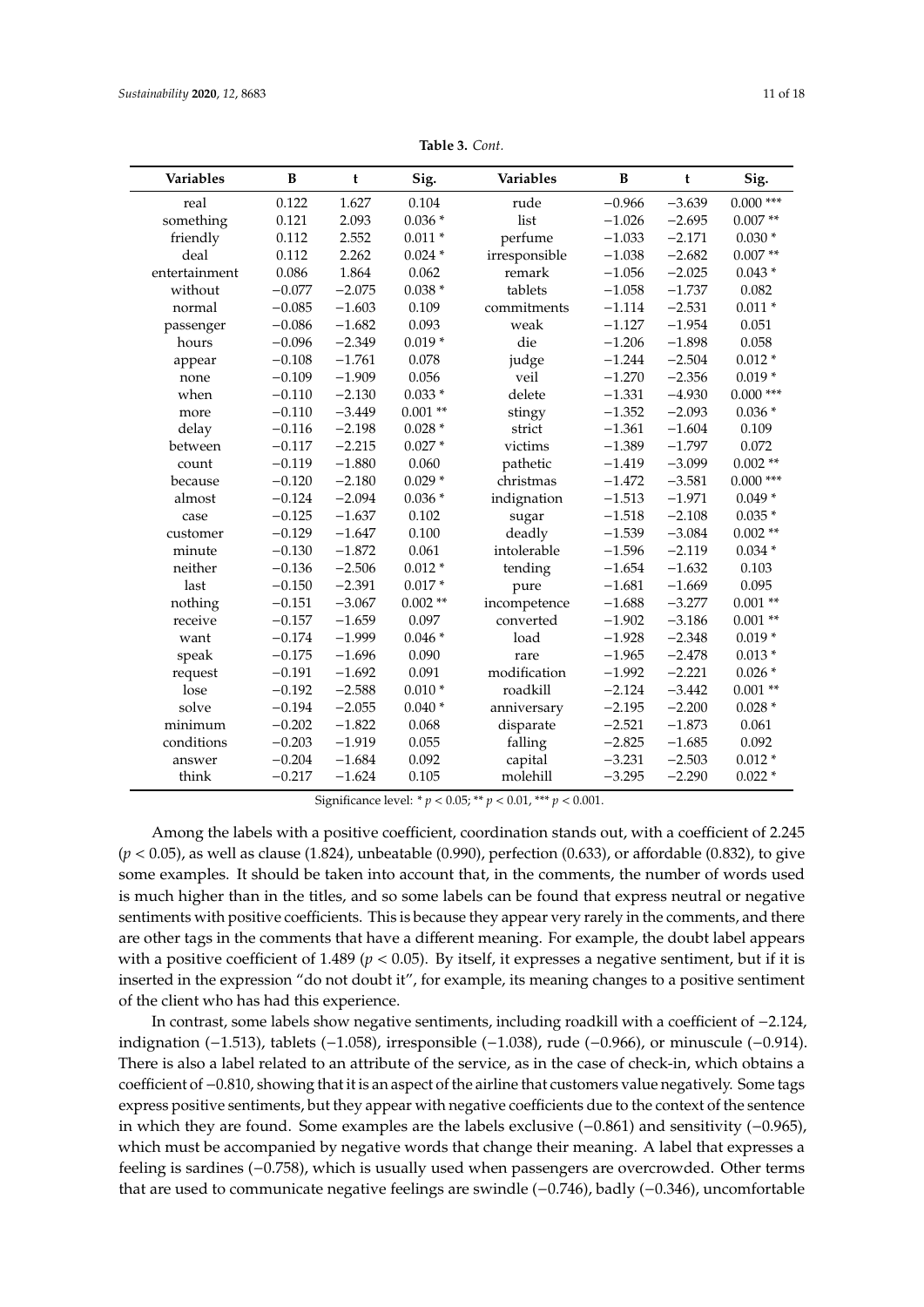(−0.314), bad (−0.305), scarce (−0.281), or disappointment (−0.263). When these adjectives appear in the comment, they are indicating a negative sign in the feelings communicated by the clients.

Labels with coefficients close to zero can be assumed to describe neutral sentiments. In other words, when this label appears, its value will hardly modify the constant regression value. From this perspective, it is plausible to say that they are labels that manifest a neutral sentiment. This is the case of the entertainment label, which has a coefficient of 0.086. Other similar cases are the labels without (−0.077), normal (−0.85), passenger (−0.086), or hours (−0.096). Table [3](#page-10-0) shows that other labels with coefficients below 0.2 can be found and would also be considered neutral. However, the positive or negative sign marks a trend in customer sentiment.

#### *4.2. Discussion of Results*

The present study has validated the use of the labels extracted from the titles of comments to determine customers' sentiments in their full comments. The titles are short phrases that synthesize the customer's experience with the airline, whereas the comments are composed of longer texts where mixed feelings can be collected. Therefore, there may be positive impressions next to words that show negative sensations in a comment. The problem is to determine how these sentiments with different signs influence the final evaluation of the overall rating. In this context, the rating is a quantitative variable with five alternatives that evaluate a synthesis of the experience of the passengers of an airline or service company. Hence, this dimension has great importance in measuring the sign and intensity of customers' labels to express their feelings.

Not only is it necessary to determine whether the sentiments are positive, negative, or neutral, but also to assess their intensity. Generally, studies on sentiment analysis use lexicons developed generically to evaluate the sign, and sometimes the intensity, of clients' emotions and experiences to provide their perceptions in a specific way through open structured models [\[75](#page-16-12)[,77](#page-16-14)[,79\]](#page-17-0). However, language is a living reality that can vary according to geographical areas, time, and cultural backgrounds. English-speaking customers tend to post higher ratings than non-English speaking customers [\[95\]](#page-17-16). Moreover, terms to evaluate specific services may become more specific over time, creating a flexible, adaptable, and specific lexicon for each service or company. This research is carried out from this perspective, in order to propose a methodology for each airline to develop, assess, and test the key labels in knowing the sentiments of the customers. At present, it is an essential tool in companies' communication strategy because the majority of the communication is being carried out through the Internet and spontaneously through social media.

The methodology proposed to develop machine learning involves obtaining the information and creating the label databases. This study shows that the labels can be simplified by considering only their roots because the adjusted R square, although somewhat lower than that of all the labels, is significantly high. Moreover, the difference is minimal when reducing about one thousand tags to be used in the statistical analyses. The study also demonstrates that the labels obtained from the titles are valid to determine the relationship between the contents of the comments and the general rating. This is especially useful because the number of tags obtained from the comments would be much higher, making the regression analysis more complicated. Therefore, this study reveals that the labels can be simplified to establish the customers' sentiments in their online ratings, with 295 key labels identified as having a significant relationship with the overall rating.

The more complicated regression defines the labels that show positive sentiments, which have a positive sign and a high coefficient; whereas, the labels with negative signs and a high coefficient identify the negative sentiments. However, labels that obtain coefficients close to zero, either positive or negative, can determine a neutral feeling. In this context, the regression constant obtained a value of 3.679, which indicates that ratings around this value are reporting a neutral assessment of customers. Knowing that the average value of TripAdvisor's scale is three, and that the regression constant is more than 20% higher, greater values mean that customers assess the airline's service positively. Furthermore, the airline should consider any rating below 4 to be a non-positive rating. Therefore, any label that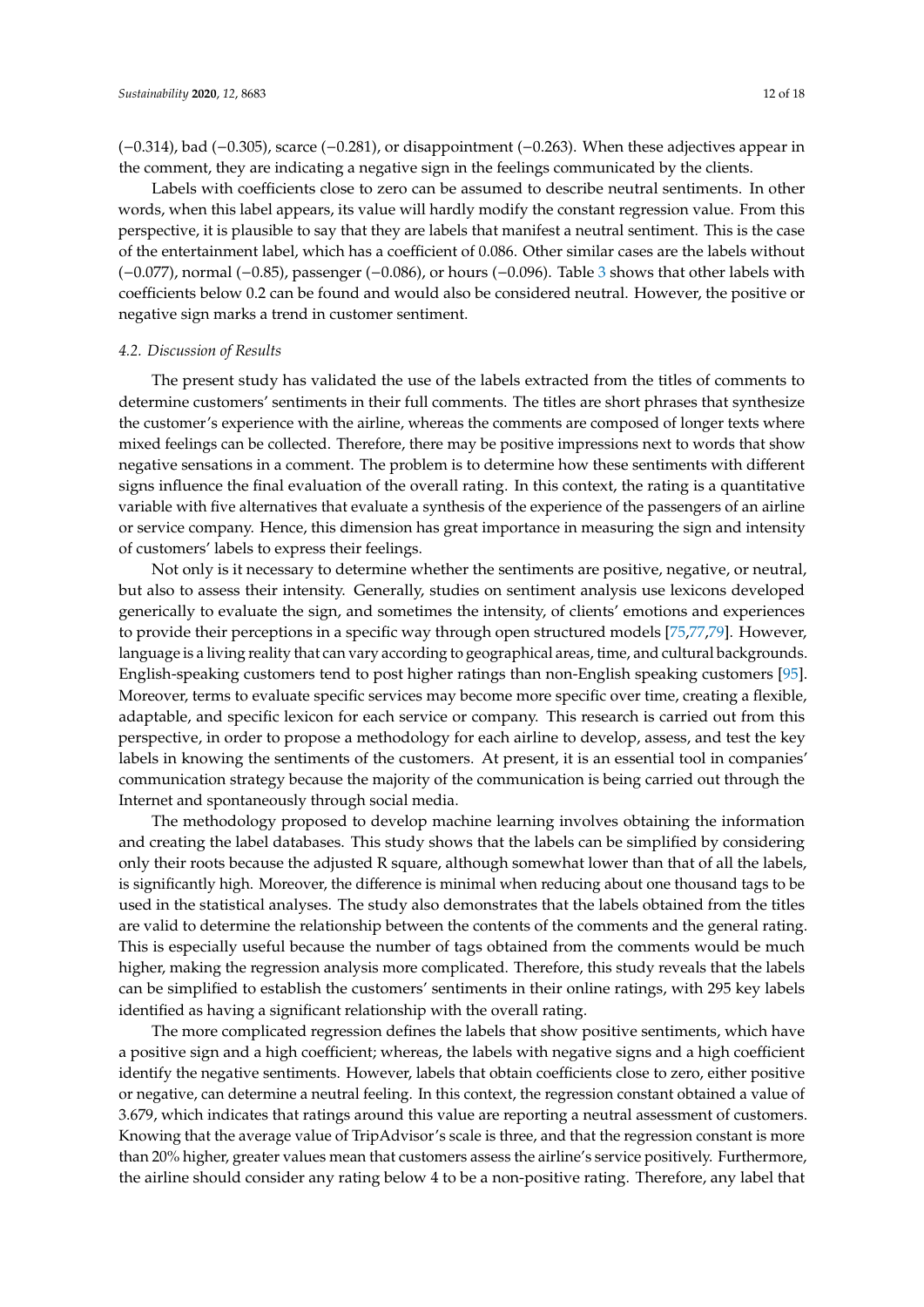has obtained a coefficient close to 0 signifies that the customer's rating using that label is close to the constant, which is a neutral value.

The results obtained show that the multiple regression analysis is valid to develop machine learning of customer sentiment analysis. It has an advantage over other models based on neural networks, which only result in a percentage of success in the prediction. However, it does not provide information about the key labels to follow to detect the sentiments of customers, or the level of intensity with which these sentiments are expressed. In this context, tags that can reflect the same feeling, whether positive or negative, may vary in intensity because a word is not the same as its synonym. Regression analysis referring to quantitative feedback, such as the overall rating, facilitates this task and helps to decipher the more emotional communication an airline has with customers through written texts. Therefore, one of the fundamental contributions of this study is that it demonstrates the need to have a quantitative reference in order to identify a lexicon of labels with their corresponding sentiments and develop effective communication with airline customers. From this perspective, general rating predictions can be made based on customers' vocabulary in their comments. This is a strategic aspect in developing and applying artificial intelligence systems to communications between airlines or other service companies and their customers.

#### **5. Conclusions**

The main conclusion of this study is that regression analysis based on the overall rating can be used as the basis for machine learning of sentiment analysis of online customer reviews. A quantitative variable that serves as a reference to measure the sentiments of customers transmitted through written comments helps to determine their sign and intensity. Moreover, the results show that the labels extracted from the titles are valid for evaluating the feelings collected in the comments.

One of the main problems when assessing feelings is that there are no dynamic elements to guide feelings' value. In many cases, pre-developed lexicons are used to determine a positive or negative sign or even an intensity level. However, all of this has been done on a general basis without focusing on evaluating the services offered by a company such as an airline. Moreover, companies need to detect the keywords used by their clients to evaluate their services because company–customer communication is increasingly carried out through the Internet, either on social media or by e-mail. Likewise, companies that want to go further and have immediate feedback when the client is receiving the service need to know the type of vocabulary their clients use to express their sentiments.

Along these lines, this study has validated the process of simplifying the number of labels to be used in sentiment analyses, showing that the roots of the labels are useful. With the multiple regression analysis, the labels significantly related to the general rating are determined, and their coefficients display the sign of the relationship and its intensity, according to the value obtained. This is a customer-centered method for developing the lexicon of customer sentiments that includes their sense and intensity based on the dynamics of customers' online dialogues. This study makes an exciting contribution to current and future research. It is a proposal for each company to draw up its customer communication codes using the tags automatically extracted from online dialogues or comments.

In the context of the airline industry, managers can use this dynamic method to identify the different labels to achieve the maximum customer satisfaction across time and position their service offerings. Our findings are in line with the literature on the important role of Big Data in providing airlines with a sustainable competitive advantage [\[12](#page-14-4)[,96](#page-17-17)[,97\]](#page-17-18). The practical implications of this study have strategic relevance for airlines. First, the words used are related to the rating given by customers, so that a statistical analysis of relationships can be carried out. Second, it is essential for companies to determine which key labels best define their service, whether in a positive or negative sense. This study shows that it is a useful and practical method for applying a continuous learning procedure through technological means. Finally, airlines need to understand the qualitative assessments of customers more in-depth, going beyond the market classification of customer feelings as positive or negative. It is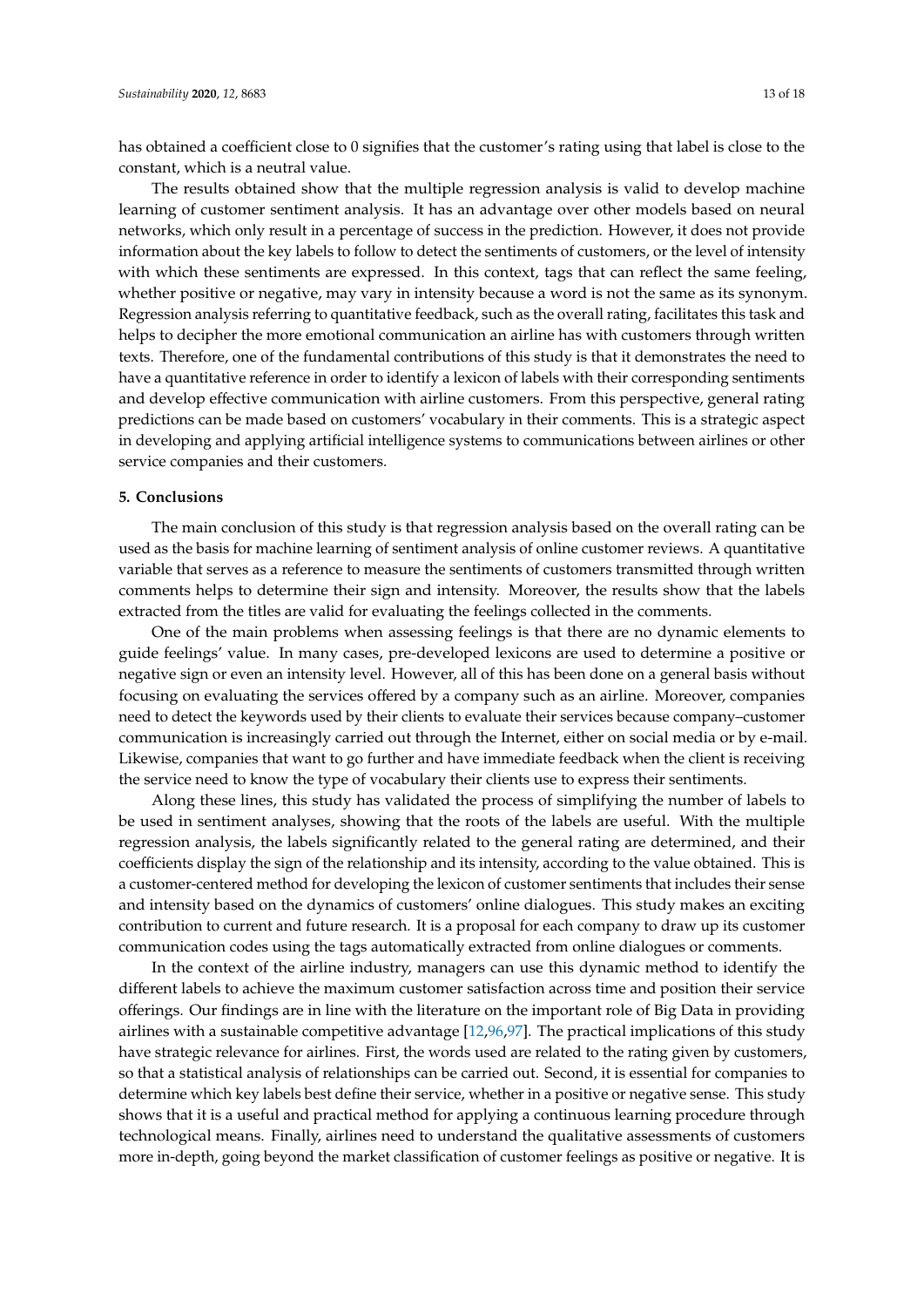also necessary to know the intensity at the moment they receive the clients' comments, in order to be able to give them an effective answer that will make them loyal.

This study has some limitations that should be investigated in the future. The first is that the number of times the labels appear is not evaluated. This is an essential factor in determining whether the results are significant or not. A label used in only a few comments may not coincide with its actual meaning because it might be biased in that comment by other words from its context. Another aspect of future evaluations would be to analyze tags that appear in the same comment or sentence. This is another dimension of the content analysis study because the tags that are integrated into the same comment can have an empowering or neutral effect. This line of development would lead to validating the analysis of label structures according to their relationship with the general rating.

Future studies should also be carried out to evaluate the degree of accuracy in the predictions made with the results of the regressions and compare them with other models already used in sentiment analysis, such as in airports [\[98\]](#page-17-19), hotels [\[99\]](#page-17-20), and in different online services [\[100\]](#page-17-21). Another aspect to take into account in future research is to introduce hypotheses to validate the methodology and important aspects such as the determination of the key labels and their capacity to predict the general rating. In this context, this research can be used as a theoretical support for further progress in this field. It would also be interesting to find out whether the significant labels are verified in other competing airlines in order to establish whether the lexicon is similar in the customers of different airlines. In this regard, the sentiments expressed in terms of sense and intensity may differ between companies that offer a high level of quality to their customers and those that do not.

In conclusion, the results obtained confirm that multiple regression analysis is adequate to evaluate clients' sentiments, the availability of a quantitative reference variable is essential to evaluate the sign and intensity of the sentiments, and, finally, the number of labels used to evaluate the clients' sentiments can be simplified based on their roots and levels of significance, with regard to the quantitative reference variable. The study also provides a method for developing, assessing, and developing a lexicon of labels that represent customers' sentiments towards a service offered, such as airlines.

**Author Contributions:** The authors' contributions to the current paper were as follows: conceptualization, A.Z.A. and M.R.-D.; methodology, A.Z.A.; software, M.R.-D.; investigation and validation, A.Z.A. and M.R.-D.; data curation, A.Z.A.; writing—original draft preparation, A.Z.A. and M.R.-D.; writing—review and editing, A.Z.A. and M.R.-D. All authors have read and agreed to the published version of the manuscript.

**Funding:** This research received no external funding.

**Conflicts of Interest:** The authors declare no conflict of interest.

#### **References**

- <span id="page-13-0"></span>1. Araque, O.; Corcuera-Platas, I.; Sánchez-Rada, F.; Iglesias, C.A. Enhancing deep learning sentiment analysis with ensemble techniques in social applications. *Expert Syst. Appl.* **2017**, *77*, 236–246. [\[CrossRef\]](http://dx.doi.org/10.1016/j.eswa.2017.02.002)
- <span id="page-13-1"></span>2. Liu, B. *Sentiment Analysis: Mining Opinions, Sentiments, and Emotions*; Cambridge University Press: Cambridge, UK, 2015.
- <span id="page-13-4"></span>3. Salminen, J.; Yoganathan, C.; Corporan, J.; Jansen, B.J.; Jung, S.G. Machine learning approach to auto-tagging online content for content marketing efficiency: A comparative analysis between methods and content type. *J. Bus. Res.* **2017**, *101*, 203–217. [\[CrossRef\]](http://dx.doi.org/10.1016/j.jbusres.2019.04.018)
- <span id="page-13-2"></span>4. Balducci, B.; Marinova, D. Unstructured data in marketing. *J. Acad. Mark. Sci.* **2018**, *46*, 557–590. [\[CrossRef\]](http://dx.doi.org/10.1007/s11747-018-0581-x)
- <span id="page-13-3"></span>5. Pang, B.; Lee, L.; Vaithyanathan, S. Thumbs up? Sentiment classification using machine learning techniques. In Proceedings of the ACL-02 Conference on Empirical Methods in Natural Language Processing—Volume 10, Association for Computational Linguistics, Stroudsburg, PA, USA, 10 July 2002; pp. 79–86.
- 6. Melville, P.; Gryc, W.; Lawrence, R.D. Sentiment analysis of blogs by combining lexical knowledge with text classification. In Proceedings of the 15th ACM SIGKDD International Conference on Knowledge Discovery and Data Mining, New York, NY, USA, 28 June–1 July 2009; pp. 1275–1284. [\[CrossRef\]](http://dx.doi.org/10.1145/1557019.1557156)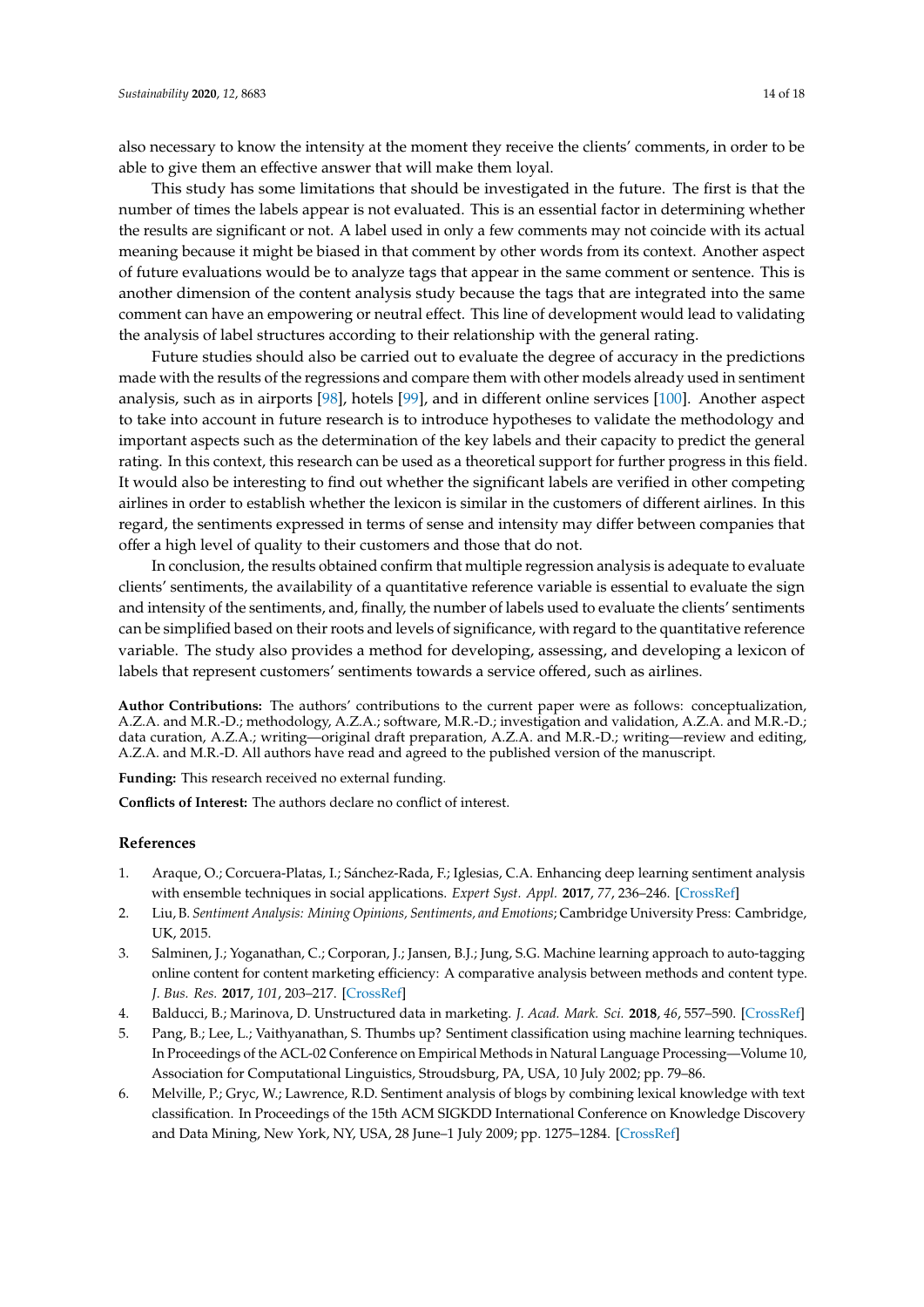- 7. Wang, S.; Manning, C.D. Baselines and bigrams: Simple, good sentiment and topic classification. In Proceedings of the 50th Annual Meeting of the Association for Computational Linguistics: Short Papers— Volume 2, Association for Computational Linguistics, Jeju Island, Korea, 8–14 July 2012; pp. 90–94.
- <span id="page-14-0"></span>8. Sharma, A.; Park, S.; Nicolau, J.L. Testing loss aversion and diminishing sensitivity in review sentiment. *Tour. Manag.* **2020**, *77*, 104020. [\[CrossRef\]](http://dx.doi.org/10.1016/j.tourman.2019.104020)
- <span id="page-14-1"></span>9. Kiritchenko, S.; Zhu, X.; Mohammad, S.M. Sentiment analysis of short informal texts. *J. Artif. Intell. Res.* **2014**, *50*, 723–762. [\[CrossRef\]](http://dx.doi.org/10.1613/jair.4272)
- <span id="page-14-2"></span>10. Lucini, F.R.; Tonetto, L.M.; Fogliatto, F.S.; Anzanello, M.J. Text mining approach to explore dimensions of airline customer satisfaction using customer reviews. *J. Air Transp. Manag.* **2020**, *83*, 101760. [\[CrossRef\]](http://dx.doi.org/10.1016/j.jairtraman.2019.101760)
- <span id="page-14-3"></span>11. Rodríguez-Díaz, M.; Espino-Rodríguez, T.F. A methodology for a comparative analysis of the lodging tourism destinations based on online customer review. *J. Destin. Mark. Manag.* **2018**, *8*, 147–160. [\[CrossRef\]](http://dx.doi.org/10.1016/j.jdmm.2017.02.006)
- <span id="page-14-4"></span>12. Zaki Ahmed, A.; Rodríguez-Díaz, M. Analyzing the Online Reputation and Positioning of Airlines. *Sustainability* **2020**, *12*, 1184. [\[CrossRef\]](http://dx.doi.org/10.3390/su12031184)
- <span id="page-14-5"></span>13. Rodriguez-Díaz, M.; Rodríguez-Voltes, C.I.; Rodríguez-Voltes, A.C. Gap analysis of the online reputation. *Sustainability* **2018**, *10*, 1603. [\[CrossRef\]](http://dx.doi.org/10.3390/su10051603)
- <span id="page-14-6"></span>14. Horster, E.; Gottschalk, C. Computer-assisted webnography: A new approach to online reputation management in tourism. *J. Vacat. Mark.* **2012**, *18*, 229–238. [\[CrossRef\]](http://dx.doi.org/10.1177/1356766712449369)
- 15. Yacouel, N.; Fleischer, A. The role of cybermediaries in reputation building and price premiums in the online hotel market. *J. Travel Res.* **2012**, *51*, 219–226. [\[CrossRef\]](http://dx.doi.org/10.1177/0047287511400611)
- <span id="page-14-14"></span>16. Li, H.; Ye, Q.; Law, R. Determinants of customer satisfaction in the hotel industry: An application of online review analysis. *Asia Pac. J. Tour. Res.* **2013**, *18*, 784–802. [\[CrossRef\]](http://dx.doi.org/10.1080/10941665.2012.708351)
- 17. Gössling, S.; Hall, C.M.; Anderson, A.C. The Manager's Dilemma: A Conceptualization of Online Review Manipulation Strategies. *Curr. Issues Tour.* **2018**, *21*, 484–503. Available online: http://[www.tandfonline.com](http://www.tandfonline.com/doi/full/10.1080/13683500.2015.1127337)/ doi/full/10.1080/[13683500.2015.1127337](http://www.tandfonline.com/doi/full/10.1080/13683500.2015.1127337) (accessed on 15 September 2018). [\[CrossRef\]](http://dx.doi.org/10.1080/13683500.2015.1127337)
- <span id="page-14-7"></span>18. Rodríguez-Díaz, M.; Espino-Rodríguez, T.F. Determining the reliability and validity of online reputation databases for lodging: Booking.com, TripAdvisror, and HolidayCheck. *J. Vacat. Mark.* **2018**, *24*, 261–274.
- <span id="page-14-8"></span>19. Chun, R. Corporate reputation: Meaning and measurement. *Int. J. Manag. Rev.* **2005**, *7*, 91–109. [\[CrossRef\]](http://dx.doi.org/10.1111/j.1468-2370.2005.00109.x)
- 20. Vermeulen, I.E.; Seegers, D. Tried and tested: The impact of online hotel reviews on consumer consideration. *Tour. Manag.* **2009**, *30*, 123–127. [\[CrossRef\]](http://dx.doi.org/10.1016/j.tourman.2008.04.008)
- 21. Ye, Q.; Law, R.; Gu, B.; Chen, W. The influence of user-generated content on traveller behaviour: An empirical investigation on the effects of e-word-of-mouth to hotel online bookings. *Comput. Hum. Behav.* **2011**, *27*, 634–639. [\[CrossRef\]](http://dx.doi.org/10.1016/j.chb.2010.04.014)
- 22. Hernández Estárico, E.; Fuentes Medina, M.; Morini Marrero, S. Una aproximación a la reputación en línea de los establecimientos hoteleros españoles. *Pap. Tur.* **2012**, *52*, 63–88.
- 23. Varini, K.; Sirsi, P. Social Media and Revenue Management: Where Should the Two Meet? Available online: https://www.researchgate.net/publication/[264928889\\_Social\\_media\\_and\\_revenue\\_management\\_Where\\_](https://www.researchgate.net/publication/264928889_Social_media_and_revenue_management_Where_should_the_two_meet) [should\\_the\\_two\\_meet](https://www.researchgate.net/publication/264928889_Social_media_and_revenue_management_Where_should_the_two_meet) (accessed on 20 August 2012).
- 24. Kim, W.G.; Lim, H.; Brymer, R.A. The effectiveness of managing social media on hotel performance. *Int. J. Hosp. Manag.* **2015**, *44*, 165–171. [\[CrossRef\]](http://dx.doi.org/10.1016/j.ijhm.2014.10.014)
- 25. Lee, S.H.; Ro, H. The impact of online reviews on attitude changes: The differential effects of review attributes and consumer knowledge. *Int. J. Hosp. Manag.* **2016**, *56*, 1–9. [\[CrossRef\]](http://dx.doi.org/10.1016/j.ijhm.2016.04.004)
- <span id="page-14-9"></span>26. Rodríguez Díaz, M.; Espino Rodríguez, T.F.; Rodríguez Díaz, R. A model of market positioning base on value creation and service quality in the lodging industry: An empirical application of online customer reviews. *Tour. Econ.* **2015**, *21*, 1273–1294. [\[CrossRef\]](http://dx.doi.org/10.5367/te.2014.0404)
- <span id="page-14-10"></span>27. Ye, Q.; Li, H.; Wang, Z.; Law, R. The influence of hotel price on perceived service quality and value in e-tourism: An empirical investigation based on online traveller reviews. *J. Hosp. Tour. Res.* **2014**, *38*, 23–39. [\[CrossRef\]](http://dx.doi.org/10.1177/1096348012442540)
- <span id="page-14-11"></span>28. Torres, E.N. Deconstructing service quality and customer satisfaction: Challenges and directions for future research. *J. Hosp. Mark. Manag.* **2014**, *23*, 652–677. [\[CrossRef\]](http://dx.doi.org/10.1080/19368623.2014.846839)
- <span id="page-14-12"></span>29. Oliver, R.L. *Satisfaction: A Behavioural Perspective on the Consumer*; McGraw-Hill: New York, NY, USA, 1997.
- <span id="page-14-13"></span>30. Tellis, G.J.; Johnson, J. The value of quality. *Mark. Sci.* **2007**, *26*, 758–773. [\[CrossRef\]](http://dx.doi.org/10.1287/mksc.1070.0286)
- 31. Fornell, C.; Mithas, S.; Morgeson, F.V., III; Krishnan, M.S. Customer satisfaction and stock prices: High returns, low risk. *J. Mark.* **2006**, *70*, 3–14. [\[CrossRef\]](http://dx.doi.org/10.1509/jmkg.2006.70.1.3)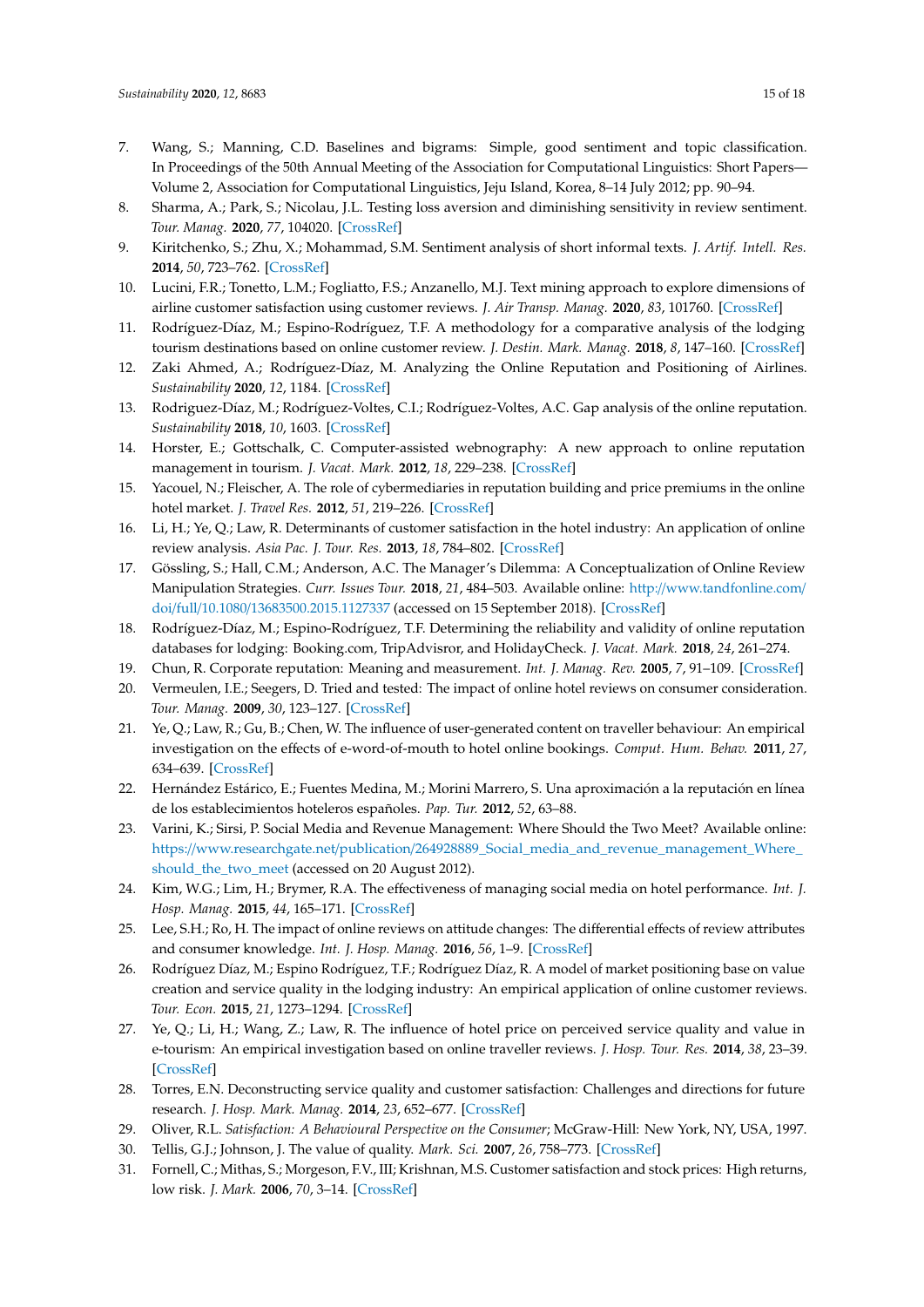- 32. Jacobson, R.; Mizik, N. Assessing the Value-Relevance of Customer Satisfaction. Available online: [https:](https://papers.ssrn.com/sol3/papers.cfm?abstract_id=990783) //papers.ssrn.com/sol3/[papers.cfm?abstract\\_id](https://papers.ssrn.com/sol3/papers.cfm?abstract_id=990783)=990783 (accessed on 21 March 2009).
- 33. Fornell, C.; Mithas, S.; Morgeson, F.V., III. Commentary—The economic and statistical significance of stock returns on customer satisfaction. *Mark. Sci.* **2009**, *28*, 820–825. [\[CrossRef\]](http://dx.doi.org/10.1287/mksc.1090.0505)
- 34. Chen, Y.; Ganesan, S.; Liu, Y. Does a firm's product-recall strategy affect its financial value? An examination of strategic alternatives during product-harm crises. *J. Mark.* **2009**, *73*, 214–226. [\[CrossRef\]](http://dx.doi.org/10.1509/jmkg.73.6.214)
- 35. Luo, X.; Bhattacharya, C.B. Corporate social responsibility, customer satisfaction, and market value. *J. Mark.* **2006**, *70*, 1–18. [\[CrossRef\]](http://dx.doi.org/10.1509/jmkg.70.4.001)
- 36. Luo, X.; Homburg, C. Satisfaction, complaint, and the stock value gap. *J. Mark.* **2008**, *72*, 29–43. [\[CrossRef\]](http://dx.doi.org/10.1509/jmkg.72.4.029)
- 37. O'sullivan, D.; Hutchinson, M.C.; O'Connell, V. Empirical evidence of the stock market's (mis) pricing of customer satisfaction. *Int. J. Res. Mark.* **2009**, *26*, 154–161. [\[CrossRef\]](http://dx.doi.org/10.1016/j.ijresmar.2008.08.004)
- <span id="page-15-0"></span>38. Ittner, C.; Larcker, D.; Taylor, D. Commentary—The stock market's pricing of customer satisfaction. *Mark. Sci.* **2009**, *28*, 826–835. [\[CrossRef\]](http://dx.doi.org/10.1287/mksc.1090.0526)
- <span id="page-15-1"></span>39. Sharma, A.; Dey, S. A comparative study of feature selection and machine learning techniques for sentiment analysis. In Proceedings of the 2012 ACM Research in Applied Computation Symposium, San Antonio, TX, USA, 23–26 October 2012.
- <span id="page-15-2"></span>40. Honeycutt, C.; Herrings, S.C. Beyond microblogging: Conversation and collaboration via Twitter. In Proceedings of the 42nd Hawaii International Conference on System Sciences, Big Island, HI, USA, 5–8 January 2009; pp. 1–10. [\[CrossRef\]](http://dx.doi.org/10.1109/HICSS.2009.8)
- 41. Boyd, D.M.; Ellison, N.B. Social network sites: Definition, history, and scholarship. *J. Comput. Mediat. Commun.* **2007**, *13*, 210–230. [\[CrossRef\]](http://dx.doi.org/10.1111/j.1083-6101.2007.00393.x)
- 42. Chunga, A.; Andreeva, P.; Benyoucef, M.; Duane, A.; O'Reilly, P. Managing an organisation's social media presence: An empirical stages of growth model. *Int. J. Inf. Manag.* **2017**, *37*, 1405–1417. [\[CrossRef\]](http://dx.doi.org/10.1016/j.ijinfomgt.2016.10.003)
- <span id="page-15-3"></span>43. Saura, J.R.; Palos-Sánchez, P.R.; Ríos Martín, M.A. Attitudes to environmental factors in the tourism sector expressed in online comments: An exploratory study. *Int. J. Environ. Res. Public Health* **2018**, *15*, 553. [\[CrossRef\]](http://dx.doi.org/10.3390/ijerph15030553) [\[PubMed\]](http://www.ncbi.nlm.nih.gov/pubmed/29562724)
- <span id="page-15-4"></span>44. Das, S.; Chen, M. Yahoo! for Amazon: Extracting market sentiment from stock message boards. *Manag. Sci.* **2007**, *35*, 43.
- 45. Tong, R.M. An operational system for detecting and tracking opinions in on-line discussion. In Proceedings of the SIGIR Workshop on Operational Text Classification, New Orleans, LA, USA, 1 September 2001; Volume 1.
- 46. Turney, P.D. Thumbs up or thumbs down? Semantic orientation applied to unsupervised classification of reviews. In Proceedings of the 40th Annual Meeting on Association for Computational Linguistics, Association for Computational Linguistics, Philadelphia, PA, USA, 7–12 July 2002; pp. 417–424.
- 47. Fiorini, P.M.; LIPSKY, L.R. Search marketing traffic and performance models. *Comput. Stand. Interfaces* **2012**, *34*, 517–526. [\[CrossRef\]](http://dx.doi.org/10.1016/j.csi.2011.10.008)
- <span id="page-15-5"></span>48. Liu, Y.; Bi, J.W.; Fan, Z.P. A method for ranking products through online reviews based on sentiment classification and interval-valued intuitionistic fuzzy TOPSIS. *Int. J. Inf. Technol. Decis. Mak.* **2017**, *16*, 1497–1522. [\[CrossRef\]](http://dx.doi.org/10.1142/S021962201750033X)
- <span id="page-15-6"></span>49. Debes, V.; Sandeep, K.; Vinnett, G. Predicting information diffusion probabilities in social networks: A Bayesian networks based approach. *J. Knowl.-Based Syst.* **2017**, *133*, 66–76. [\[CrossRef\]](http://dx.doi.org/10.1016/j.knosys.2017.07.003)
- <span id="page-15-7"></span>50. Insúa Yánez, A. Sistema Deep Learning Para el Análisis de Sentimientos en Opiniones de Productos Para la Ordenación de Resultados de un Buscador Semántico. Diploma Thesis, Universidad de La Coruña, La Coruña, Spain, 2019.
- <span id="page-15-8"></span>51. McCallum, A.; Nigam, K.A. Comparison of event models for Naive Bayes text classification. In *AAAI*/*ICML-98 Workshop on Learning for Text Categorization*; AAAI Press: Menlo Park, CA, USA, 1998; pp. 41–48.
- <span id="page-15-9"></span>52. Berger, A.L.; Pietra, V.J.D.; Pietra, S.A.D. A Maximum entropy approach to natural language processing. *Comput. Linguist.* **1996**, *22*, 39–71.
- <span id="page-15-10"></span>53. Yang, Y.; Lin, X. A re-examination of text categorization methods. In Proceedings of the SIGIR99: 22nd Annual International ACM SIGIR Conference on Research and Development in Information Retrieval, Berkeley, CA, USA, 15–19 August 1999; pp. 42–49.
- <span id="page-15-11"></span>54. Quinlan, J.R. *C4.5: Programs for Machine Learning*; Morgan Kaufmann Publishers: Burlington, MA, USA, 1993.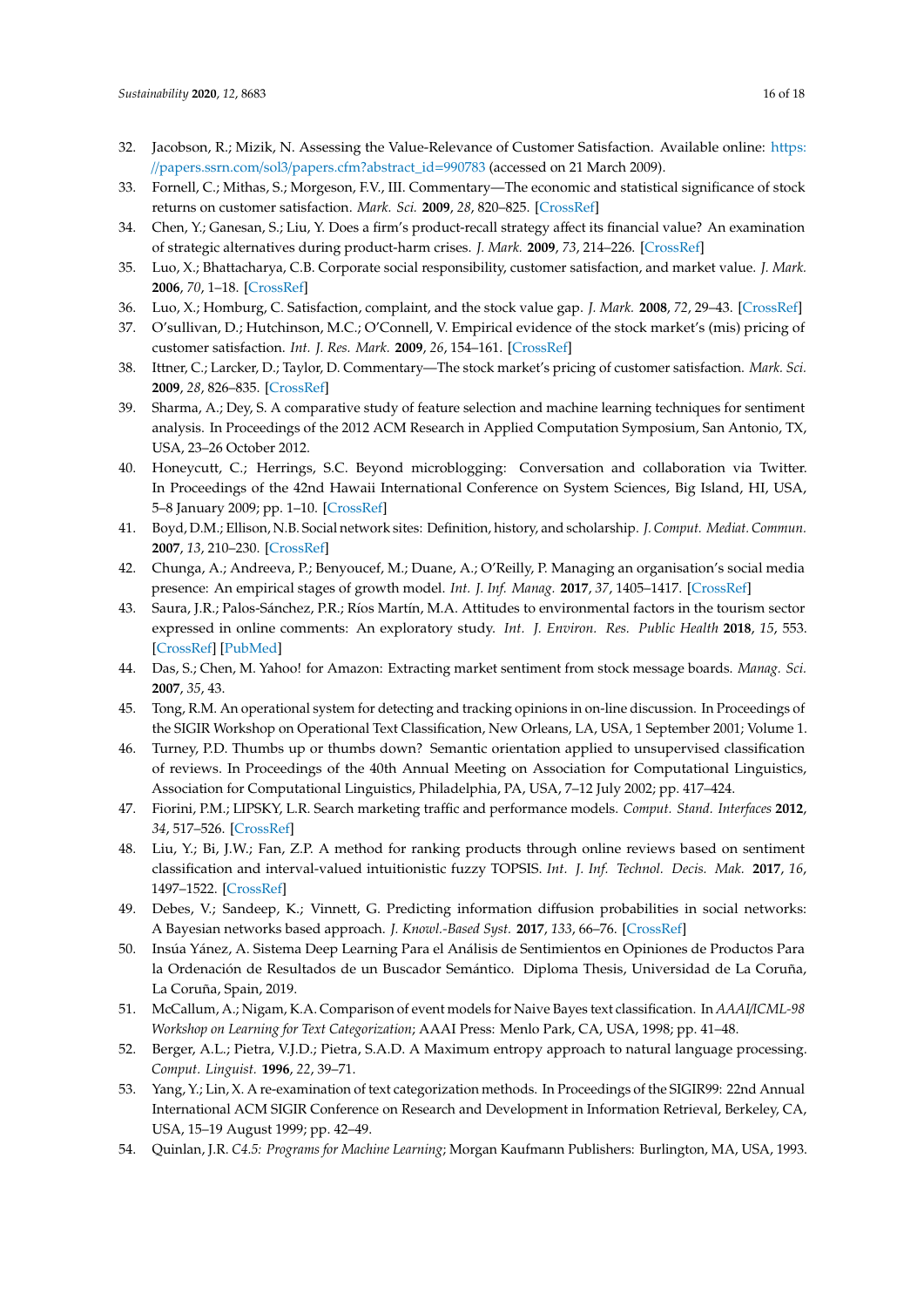- <span id="page-16-0"></span>55. Joachims, T. Text categorization with support vector machines: Learning with many relevant features. In Proceedings of the 10th European Conference on Machine Learning (ECML-98), Chemnitz, Germany, 21–23 April 1998; pp. 137–142.
- <span id="page-16-1"></span>56. Levy, O.; Goldberg, Y. Dependency-based word embeddings. In Proceedings of the 52nd Annual Meeting of the Association for Computational Linguistics, Baltimore, MA, USA, 23–25 June 2014; pp. 302–308.
- <span id="page-16-2"></span>57. Kusner, M.J.; Sun, Y.; Kolkin, N.I.; Weinberger, K.Q. From word embeddings to document distances. In Proceedings of the 32nd International Conference on Machine Learning, Lille, France, 7–9 July 2015.
- <span id="page-16-3"></span>58. González-Rodríguez, M.R.; Martínez-Torres, R.; Toral, S. Post-visit and pre-visit tourist destination image through eWOM sentiment analysis and perceived helpfulness. *Int. J. Contemp. Hosp. Manag.* **2016**, *28*, 2609–2627. [\[CrossRef\]](http://dx.doi.org/10.1108/IJCHM-02-2015-0057)
- 59. Kwok, L.; Xie, K.; Tori, R. Thematic framework of online review research. A systematic analysis of contemporary literature on seven major hospitality and tourism journals. *Int. J. Contemp. Hosp. Manag.* **2017**, *29*. [\[CrossRef\]](http://dx.doi.org/10.1108/IJCHM-11-2015-0664)
- <span id="page-16-4"></span>60. Nieto-García, M.; Muñoz-Gallego, P.A.; González-Benito, Ó. Tourists' willingness to pay for an accommodation: The effect of eWOM and internal reference price. *Int. J. Hosp. Manag.* **2017**, *62*, 67–77. [\[CrossRef\]](http://dx.doi.org/10.1016/j.ijhm.2016.12.006)
- <span id="page-16-5"></span>61. Patricia, M.W.; Broniarczyk, S.M. Integrating Multiple Opinions: The Role of Aspiration Level on Consumer Response to Critic Consensus. *J. Consum. Res.* **1998**, *25*, 38–51.
- 62. Rogers, E.M. *Di*ff*usion of Innovations*, 5th ed.; Free Press: New York, NY, USA, 2003.
- 63. Senecal, S.; Nantel, J. The influence of online product recommendations on consumers' online choices. *J. Retail.* **2004**, *80*, 159–169. [\[CrossRef\]](http://dx.doi.org/10.1016/j.jretai.2004.04.001)
- 64. Hennig-Thurau, T.; Gwinner, K.P.; Walsh, G.; Gremler, D.D. Electronic word-of-mouth via consumer-opinion platforms: What motivates consumers to articulate themselves on the internet? *J. Interact. Mark.* **2004**, *18*, 38–52. [\[CrossRef\]](http://dx.doi.org/10.1002/dir.10073)
- <span id="page-16-6"></span>65. Bickart, B.; Schindler, R.M. Internet forums as influential sources of consumer information. *J. Interact. Mark.* **2001**, *15*, 31–40. [\[CrossRef\]](http://dx.doi.org/10.1002/dir.1014)
- <span id="page-16-7"></span>66. Hussain, R.; Al Nasser, A.; Hussain, Y.K. Service quality and customer satisfaction of a UAE-based airline: An empirical investigation. *J. Air Transp. Manag.* **2015**, *42*, 167–175. [\[CrossRef\]](http://dx.doi.org/10.1016/j.jairtraman.2014.10.001)
- 67. Tahanisaz, S. Evaluation of passenger satisfaction with service quality: A consecutive method applied to the airline industry. *J. Air Transp. Manag.* **2020**, *83*, 101764. [\[CrossRef\]](http://dx.doi.org/10.1016/j.jairtraman.2020.101764)
- 68. Sezgen, E.; Mason, K.J.; Mayer, R. Voice of airline passenger: A text mining approach to understand customer satisfaction. *J. Air Transp. Manag.* **2019**, *77*, 65–74. [\[CrossRef\]](http://dx.doi.org/10.1016/j.jairtraman.2019.04.001)
- 69. Bellizzi, M.G.; Eboli, L.; Forciniti, C.; Mazzulla, G. Passengers' Expectations on Airlines' Services: Design of a Stated Preference Survey and Preliminary Outcomes. *Sustainability* **2020**, *12*, 4707. [\[CrossRef\]](http://dx.doi.org/10.3390/su12114707)
- 70. Farooq, M.S.; Salam, M.; Fayolle, A.; Jaafar, N.; Ayupp, K. Impact of service quality on customer satisfaction in Malaysia airlines: A PLS-SEM approach. *J. Air Transp. Manag.* **2018**, *67*, 169–180. [\[CrossRef\]](http://dx.doi.org/10.1016/j.jairtraman.2017.12.008)
- <span id="page-16-8"></span>71. Park, S.; Lee, J.S.; Nicolau, J.L. Understanding the dynamics of the quality of airline service attributes: Satisfiers and dissatisfiers. *Tour. Manag.* **2020**, *81*, 104163. [\[CrossRef\]](http://dx.doi.org/10.1016/j.tourman.2020.104163) [\[PubMed\]](http://www.ncbi.nlm.nih.gov/pubmed/32518436)
- <span id="page-16-9"></span>72. Lee, T.Y.; Bradlow, E.T. Automated marketing research using online customer reviews. *J. Mark. Res.* **2011**, *48*, 881–894. [\[CrossRef\]](http://dx.doi.org/10.1509/jmkr.48.5.881)
- <span id="page-16-10"></span>73. Anderson, M.; Magruder, J. Learning from the crowd: Regression discontinuity estimates of the effects of an online review database. *Econ. J.* **2012**, *122*, 957–989. [\[CrossRef\]](http://dx.doi.org/10.1111/j.1468-0297.2012.02512.x)
- <span id="page-16-11"></span>74. Tsai, C.F.; Chen, K.; Hu, Y.H.; Chen, W.K. Improving text summarization of online hotel reviews with review helpfulness and sentiment. *Tour. Manag.* **2020**, *80*, 104122. [\[CrossRef\]](http://dx.doi.org/10.1016/j.tourman.2020.104122)
- <span id="page-16-12"></span>75. Song, C.; Guo, J.; Zhuang, J. Analyzing passengers' emotions following flight delays-a 2011–2019 case study on SKYTRAX comments. *J. Air Transp. Manag.* **2020**, *89*, 101903. [\[CrossRef\]](http://dx.doi.org/10.1016/j.jairtraman.2020.101903)
- <span id="page-16-13"></span>76. Korfiatis, N.; Stamolampros, P.; Kourouthanassis, P.; Sagiadinos, V. Measuring service quality from unstructured data: A topic modeling application on airline passengers' online reviews. *Expert Syst. Appl.* **2019**, *116*, 472–486. [\[CrossRef\]](http://dx.doi.org/10.1016/j.eswa.2018.09.037)
- <span id="page-16-14"></span>77. Zhao, Y.; Xu, X.; Wang, M. Predicting overall customer satisfaction: Big data evidence from hotel online textual reviews. *Int. J. Hosp. Manag.* **2019**, *76*, 111–121. [\[CrossRef\]](http://dx.doi.org/10.1016/j.ijhm.2018.03.017)
- <span id="page-16-15"></span>78. Lee, K.; Yu, C. Assessment of airport service quality: A complementary approach to measure perceived service quality based on Google reviews. *J. Air Transp. Manag.* **2018**, *71*, 28–44. [\[CrossRef\]](http://dx.doi.org/10.1016/j.jairtraman.2018.05.004)